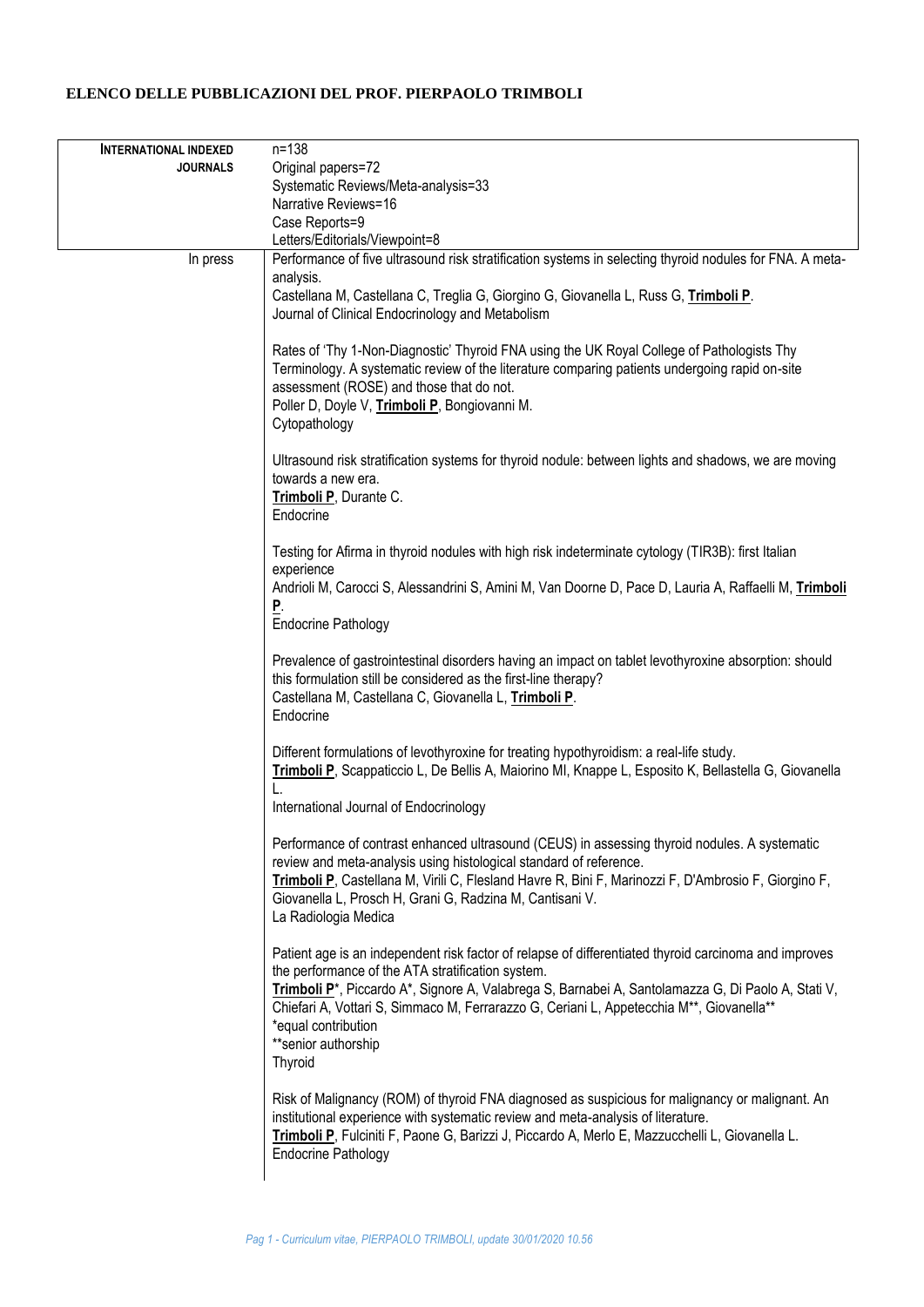|      | Testing for BRAF(V600E) mutation in thyroid nodules with fine-needle aspiration (FNA) read as<br>suspicious for malignancy (Bethesda V, Thy4, TIR4). A systematic review and meta-analysis.<br>Trimboli P <sup>*</sup> , Scappaticcio L <sup>*</sup> , Treglia G, Guidobaldi L, Bongiovanni M, Giovanella L.<br>*equal contribution<br><b>Endocrine Pathology</b> |
|------|-------------------------------------------------------------------------------------------------------------------------------------------------------------------------------------------------------------------------------------------------------------------------------------------------------------------------------------------------------------------|
|      | Can ultrasound systems for risk stratification of thyroid nodules identify follicular carcinoma?<br>Castellana M, Piccardo A, Virili C, Scappaticcio L, Grani G, Durante C, Giovanella L, Trimboli P.<br>Cancer Cytopathology                                                                                                                                     |
| 2020 | Efficacy and safety of very low calorie ketogenic diet (VLCKD) in patients with overweight and obesity.<br>A systematic review and meta-analysis.<br>Castellana M, Conte E, Cignarelli A, Perrini S, Giustina A, Giovanella L, Giorgino F, Trimboli P.<br>Reviews in Endocrine and Metabolic Disorders                                                            |
|      | The role of systematic review and meta-analysis in modern cytopathology.<br>Trimboli P, Treglia G, Giovanella L, Bongiovanni M.<br>Cancer Cytopathology                                                                                                                                                                                                           |
|      | Comparison of high intensity focused ultrasound and radioiodine for treating toxic thyroid nodules.<br>Giovanella L, Piccardo A, Pezzoli C, Bini F, Ricci R, Ruberto T, Trimboli P.<br><b>Clinical Endocrinology</b>                                                                                                                                              |
|      | Risk of Malignancy (ROM) in the various categories of the UK Royal College of Pathologists Thy<br>terminology for thyroid FNAC cytology: A systematic review and meta-analysis<br>Poller D, Bongiovanni M, Trimboli P<br>Cancer Cytopathology 2020; 128: 36-42                                                                                                    |
|      | Alemtuzumab-induced thyroid events in multiple sclerosis. A systematic review and meta-analysis.<br>Scappaticcio L, Castellana M, Virili C, Centanni M, Bellastella G, Ruggeri RM, Giovanella L, Trimboli<br>$\underline{P}$ .<br>Journal of Endocrinological Investigation 2020; 43: 219-229                                                                     |
|      | Efficacy of thermal ablation in benign non-functioning solid thyroid nodule. A systematic review and<br>meta-analysis.<br>Trimboli P, Castellana M, Sconfienza LM, Virili C, Pescatori LC, Cesareo R, Giorgino F, Negro R,<br>Giovanella L, Mauri G.<br>Endocrine 2020; 67: 35-43                                                                                 |
|      | Thermal ablation meta-analysis: The need of careful appraisal of meta-analysis methodology.<br>Trimboli P, Castellana M, Sconfienza LM, Virili C, Pescatori LC, Cesareo R, Giorgino F, Negro R,<br>Giovanella L, Giovanni Mauri G.<br>Endocrine 2020; 67: 270-271                                                                                                 |
|      | Diagnostic testing for Graves' or non-Graves' hyperthyroidism: a comparison of two thyrotropin<br>receptor antibody immunoassays with thyroid scintigraphy and ultrasonography.<br>Scappaticcio L, Trimboli P, Keller F, Imperiali M, Piccardo A, Giovanella L.<br>Clinical Endocrinology 2020; 92: 169-178                                                       |
| 2019 | Fine-needle aspiration to diagnose primary thyroid lymphomas: a systematic review and meta-<br>analysis.<br>Zhang L, Castellana M, Virili C, Crescenzi A, Giorgino F, Zucca E, Ceriani L, Cavalli F, Giovanella L,<br>Trimboli P.<br>European Journal of Endocrinology 2019; 180: 177-187                                                                         |
|      | High-intensity focused ultrasound (HIFU) for benign thyroid nodules: 2-year follow-up results.<br>Trimboli P, Pelloni F, Bini F, Marinozzi F, Giovanella L.<br>Endocrine 2019; 65: 312-317                                                                                                                                                                        |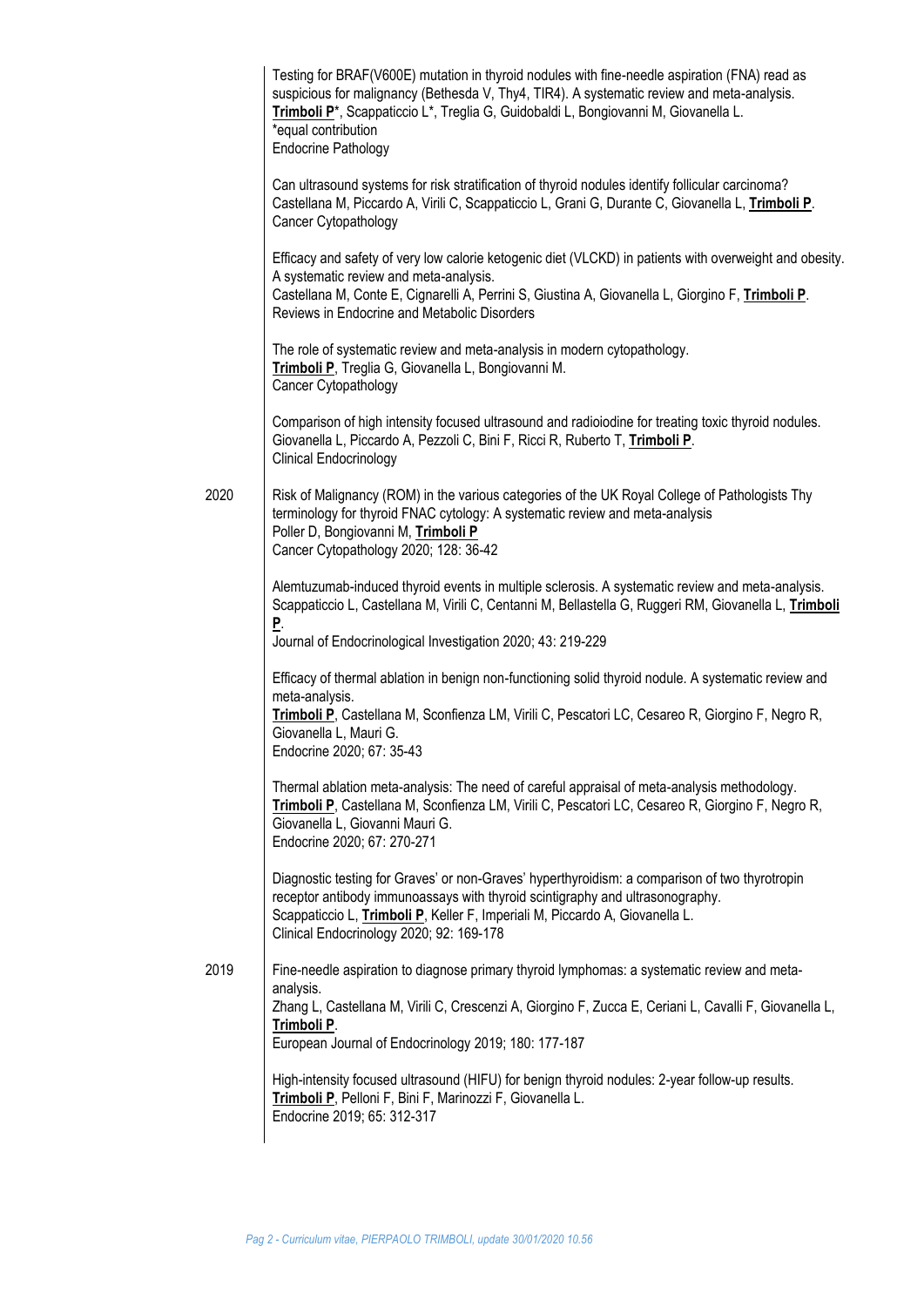Impact of non-invasive follicular thyroid neoplasms with papillary-like nuclear features (NIFTP) on risk of malignancy in patients undergoing lobectomy/thyroidectomy for suspicious for malignancy or malignant fine-needle aspiration cytology findings: a systematic review and meta-analysis. Bongiovanni M, Faquin WC, Giovanella L, Durante C, Kopp P; **Trimboli P**. European Journal Endocrinology 2019; 181: 389-396

Unstimulated high-sensitive thyroglobulin is a powerful prognostic predictor in patients with thyroid cancer.

Giovanella L, Castellana M, **Trimboli P**.

Clinical Chemistry and Laboratory Medicine 2019; 58: 130-137

Calcium citrate: from biochemistry and physiology to clinical applications Palermo A, Naciu AM; Tabacco G; Manfrini S, **Trimboli P**, Vescini F, Falchetti A Reviews in Endocrine and Metabolic Disorders 2019; 20: 353-364

Prognosis of patients with differentiated thyroid carcinomas having a preoperative cytological report of indeterminate at low or high risk. A multicenter study.

**Trimboli P**, Palermo A, Deandrea M, Piccardo A, Campennì A, Valabrega S, Grani G, Santolamazza G, Bottoni G, Barnabei A, Ramundo V, Lauretta R, Monte L, Ferrarazzo G, Paone G, Crosetto C, Ruggeri RM, Baldari S, Chiefari A, Vottari S, Giarnieri E, Perrella E, Limone P, Durante C, Giovanella L, Appetecchia M, Crescenzi A. Endocrine 2019; 66: 557-562

An unsuspicious thyroid nodule with fatal outcome. Scappaticcio L, Virili C, Castellana M, Paone G, Centanni M, **Trimboli P**, Giovanella L. Hormones 2019; 18: 321-324

Novel thyroxine formulations: a further step toward precision medicine Virili C, **Trimboli P**, Centanni M. Endocrine 2019; 66: 87-94

Performance of 18F-FDG PET/CT in selecting thyroid nodules with indeterminate fine-needle aspiration cytology for surgery. A systematic review and a meta-analysis. Castellana M, **Trimboli P**, Piccardo A, Giovanella L, Treglia G. Journal of Clinical Medicine 2019;8. pii: E1333

Primary hyperparathyroidism with surgical indication and negative or equivocal scintigraphy: safety and reliability of PTH washout. A systematic review and meta-analysis. Castellana M, Virili C, Palermo A, Giorgino F, Giovanella L, **Trimboli P**. European Journal of Endocrinology 2019; 181: 245-253

Long term efficacy of a single session radiofrequency ablation of benign thyroid nodules: a longitudinal 5-year observational study.

Deandrea M, **Trimboli P**, Garino F, Mormile A, Magliona G, Ramunni MJ, Giovanella L, Limone PP Journal of Clinical Endocrinology & Metabolism 2019; 104: 3751-3756

A multicenter validation study for the EU-TIRADS using histological diagnosis as a gold standard. **Trimboli P**, Ngu R, Royer B, Giovanella L, Bigorgne C, Simo R, Carroll P, Russ G. Clinical Endocrinology 2019; 91: 340-347

Measuring thyroglobulin in patients with thyroglobulin autoantibodies: evaluation of the clinical impact of BRAHMS Kryptor® Tg-minirecovery test in a large series of patients with differentiated thyroid carcinoma.

Giovanella L, Verburg FA, **Trimboli P**, Imperiali M, Keller F, Ceriani L. Clinical Chemistry and Laboratory Medicine 2019; 57: 1185-1191

PET/CT in thyroid nodule and differentiated thyroid cancer patients. The evidence-based state of the art.

Piccardo A, **Trimboli P**, Foppiani L, Treglia G, Ferrarazzo G, Massollo M, Bottoni G, Giovanella L. Reviews in Endocrine and Metabolic Disorders 2019; 20: 47-64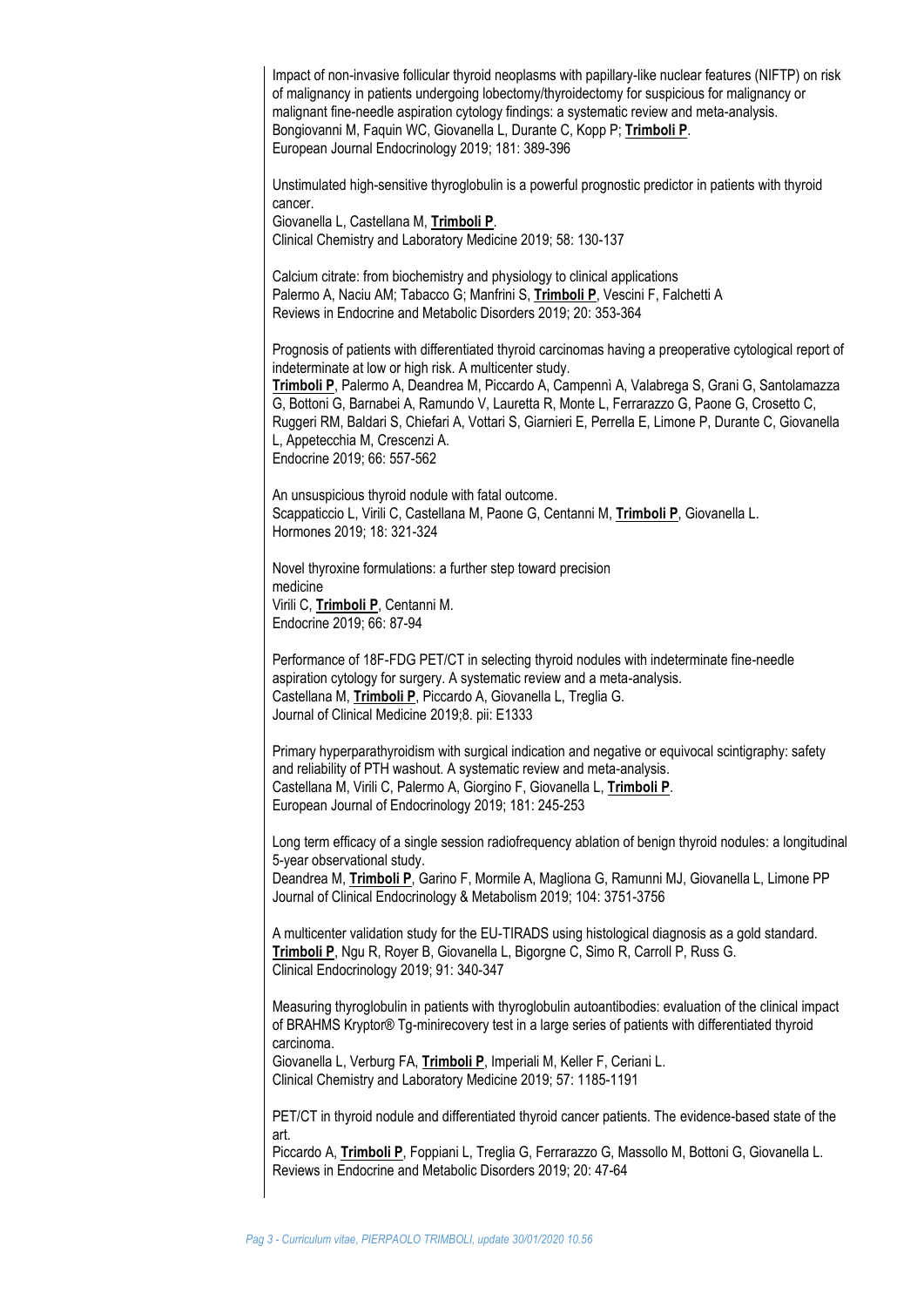99mTc-pertechnetate scintigraphy predicts successful postoperative ablation in differentiated thyroid carcinoma patients treated with low radioiodine activities. Giovanella L, Paone G, Ruberto T, Ceriani L, **Trimboli P**. Endocrinology and Metabolism 2019; 34: 63-69.

Endocrine and metabolic adverse effects of immune checkpoint inhibitors: an overview (what endocrinologists should know). Ruggeri RM, Campennì A, Giuffrida G, **Trimboli P**, Giovanella L, Trimarchi F, Cannavò S. Journal of Endocrinological Investigation 2019; 42: 745-756

Efficacy of radiofrequency ablation in autonomous functioning thyroid nodules. A systematic review and meta-analysis.

Cesareo R, Palermo A, Benvenuto D, Cella E, Pasqualini V, Bernardi S, Stacul F, Angeletti S, Mauri G, Ciccozzi M, **Trimboli P**.

Reviews in Endocrine and Metabolic Disorders 2019; 20: 37-44

Re: "Diagnostic Performance of Technetium-99m Methoxy-Isobutyl-Isonitrile for Differentiation of Malignant Thyroid Nodules: A Systematic Review and Meta-Analysis" by Kim et al. (Thyroid 2018; 28: 1339-1348).

Campennì A, **Trimboli P**, Giovanella L. Thyroid 2019; 29: 896-897

Role of 18F-FCH PET/CT to detect structural relapse in high risk Differentiated Thyroid Cancer patients.

Piccardo A\*, **Trimboli P**\*, Puntoni M, Foppiani L, Treglia G, Naseri M, Bottoni GL, Massollo M, Sola S, Ferrarazzo G, Bruzzone M, Catrambone U, Arlandini A, Paone G, Ceriani L, Cabria M, Giovanella L. \*equal contribution.

Thyroid 2019; 29: 549-556

Euthyroid Graves' disease with spurious hyperthyroidism: a diagnostic challenge. Giovanella L, Imperiali M, Kasapic D, Ceriani L, **Trimboli P**. Clinical Chemistry and Laboratory Medicine 2019; 57: e94-e96

Dedicated neck 18F-FDG PET/CT: an additional tool for risk assessment in thyroid nodules at ultrasound intermediate risk

**Trimboli P**, Piccardo A, Alevizaki M, Virili C, Naseri M, Sola S, Paone G, Russ G, Luca Giovanella L. Clinical Endocrinology 2019; 90: 737-743

Italian consensus for the classification and reporting of thyroid cytology: the risk of malignancy between indeterminate lesions at low or high risk. A systematic review and meta-analysis. **Trimboli P**, Crescenzi A, Castellana M, Giorgino F, Giovanella L, Bongiovanni M. Endocrine 2019; 63: 430-438

Additional value of integrated 18F-choline PET/4D contrast-enhanced CT in the localization of hyperfunctioning parathyroid glands and correlation with molecular profile. Piccardo A, **Trimboli P**, Rutigliani M, Puntoni M, Foppiani L, Bacigalupo L, Crescenzi A, Bottoni G, Treglia G, Paparo F, Del Monte P, Lanata M, Paone G, Ferrarazzo G, Catrambone U, Arlandini A, Ceriani L, Cabria M, Giovanella L.

European Journal of Nuclear Medicine and Molecular Imaging 2019; 46: 766-775

Cytological diagnoses associated with non-invasive follicular thyroid neoplasms with papillary-like nuclear features, (NIFTP) according to the Bethesda System for Reporting Thyroid Cytopathology: a systematic review and meta-analysis. Bongiovanni M, Giovanella L, Romanelli F, **Trimboli P**.

Thyroid 2019; 29: 222-228

Solid papillary thyroid carcinoma with Hashimoto's thyroiditis. Description of a further case with challenging cytologic features. Fulciniti F, Barizzi J, **Trimboli P**, Giovanella L. British Journal Medicine Case Reports 2019 Jan 17;12(1)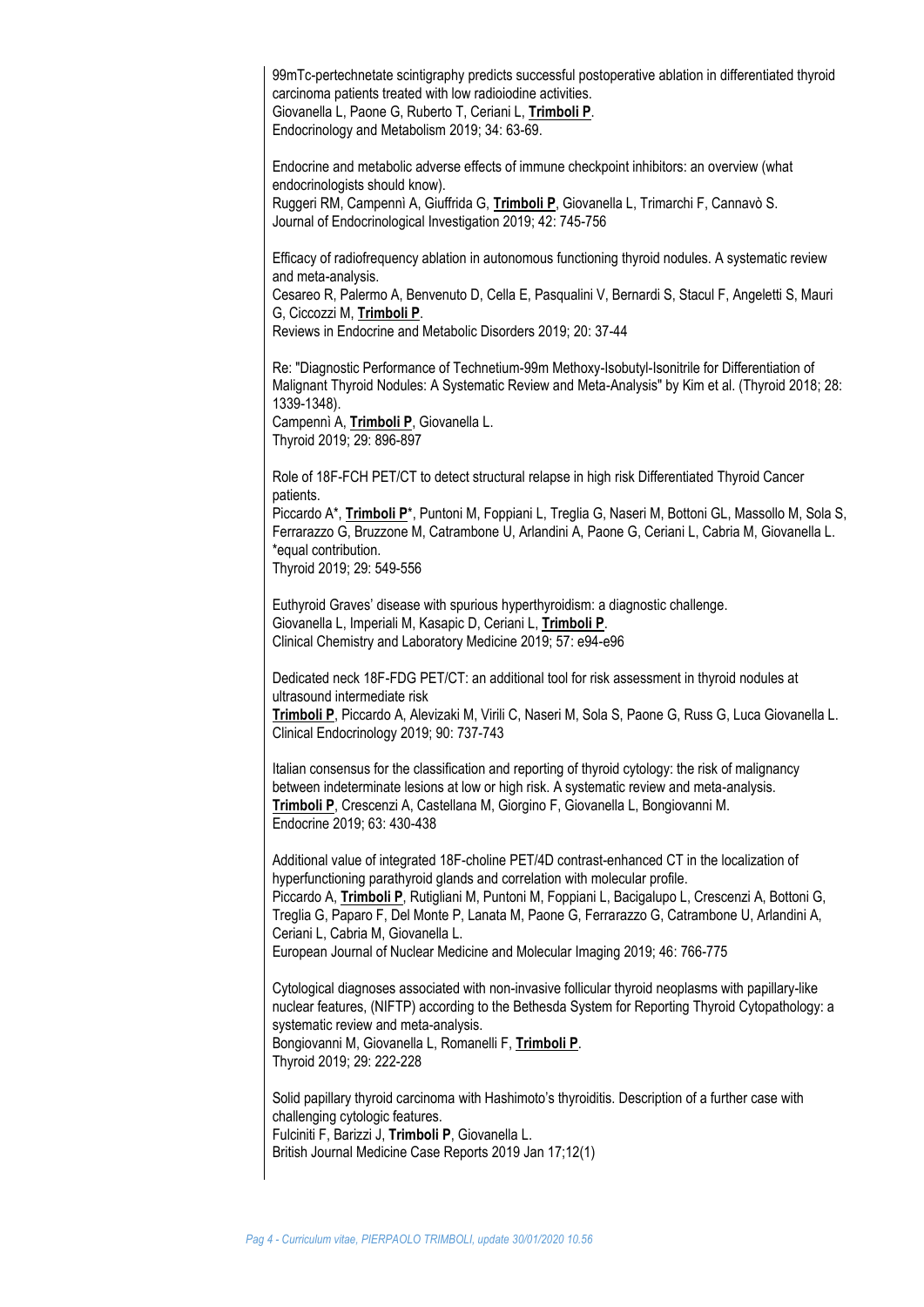| 2018 | Fine-needle aspiration in all thyroid incidentalomas at <sup>18</sup> F-FDG PET/CT: can EU-TIRADS revise the<br>dogma?<br>Trimboli P, Paone G, Treglia G, Virili C, Ruberto T, Ceriani L, Piccardo A, Giovanella L.                                                                                       |
|------|-----------------------------------------------------------------------------------------------------------------------------------------------------------------------------------------------------------------------------------------------------------------------------------------------------------|
|      | Clinical Endocrinology 2018; 89: 642-648                                                                                                                                                                                                                                                                  |
|      | Measuring procalcitonin to overcome heterophilic antibody-induced spurious hypercalcitoninemia.<br>Giovanella L, Giordani I, Imperiali M, Orlandi F, Trimboli P.<br>Clinical Chemistry and Laboratory Medicine 2018; 56: e191-e193                                                                        |
|      | Cancer rate of the indeterminate lesions at low or high risk according to Italian system for reporting of<br>thyroid FNAC.                                                                                                                                                                                |
|      | Valabrega S, Santolamazza G, Romanelli F, Scapicchio G, D'Angelo F, Bellotti C, Aurello P, Izzo L,<br>Giovagnoli MR, Trimboli P.<br>Frontiers in Endocrinology 2018; 9: 371                                                                                                                               |
|      | High-intensity focused ultrasound (HIFU) therapy for benign thyroid nodules without anesthesia or<br>sedation.<br>Trimboli P, Bini F, Marinozzi F, Baek JH, Giovanella L.<br>Endocrine 2018; 61: 210-215                                                                                                  |
|      | Ultrasound and ultrasound-related techniques in endocrine diseases.<br>Trimboli P, Dietrich C, David E, Mastroeni G, Ventura Spagnolo O, Sidhu P, Letizia C, Messineo D,<br>D'Ambrosio F, Radzina M, Cantisani V.<br>Minerva Endocrinol 2018; 43: 333-40                                                  |
|      | Procalcitonin as marker of recurrent medullary thyroid carcinoma. A systematic review and meta-<br>analysis.<br>Trimboli P, Giovanella L.                                                                                                                                                                 |
|      | Endocrinology and Metabolism 2018; 33: 204-210.                                                                                                                                                                                                                                                           |
|      | Procalcitonin as postoperative marker in the follow-up of patients affected by medullary thyroid<br>carcinoma.                                                                                                                                                                                            |
|      | Trimboli P, Lauretta R, Barnabei A, Valabrega S, Romanelli F, Giovanella L, Appetecchia M.<br>International Journal of Biological Markers 2018; 33: 156-160                                                                                                                                               |
|      | Could short thyroid hormone withdrawal be an effective strategy for radioiodine remnant ablation in<br>differentiated thyroid cancer patients?                                                                                                                                                            |
|      | Piccardo A, Puntoni M, Ferrarazzo G, Foppiani L, Bottoni G, Altrinetti V, Treglia G, Naseri M, Dib B,<br>Cabria M, Trimboli P, Massollo M, Giovanella L.<br>European Journal of Nuclear Medicine and Molecular Imaging 2018; 45: 1218-1223                                                                |
|      | Imaging in primary hyperparathyroidism: focus on the evidence-based diagnostic performance of                                                                                                                                                                                                             |
|      | different methods.<br>Treglia G, Trimboli P, Hullner M, Giovanella L.<br>Minerva Endocrinologica 2018; 43: 133-143                                                                                                                                                                                        |
|      | Efficacy of Vandetanib in treating locally advanced or metastatic medullary thyroid carcinoma<br>according to RECIST criteria. A systematic review and meta-analysis.<br>Trimboli P, Castellana M, Virili C, Giorgino F, Giovanella L.<br>Frontiers in Endocrinology 2018; 9: 224                         |
|      | Procalcitonin measurement to screen medullary thyroid carcinoma: a prospective evaluation in a<br>series of 2705 patients with thyroid nodules.<br>Giovanella L, Imperiali M, Piccardo A, Taborelli M, Verburg FA, Daurizio F, Trimboli P.<br>European Journal of Clinical Investigation 2018; 48: e12934 |
|      | Reliability of core needle biopsy as second-line procedure in thyroid nodules with indeterminate FNA<br>report: a systematic review and meta-analysis.<br>Trimboli P, Giovanella L.<br>Ultrasonography 2018; 37: 121-128                                                                                  |
|      |                                                                                                                                                                                                                                                                                                           |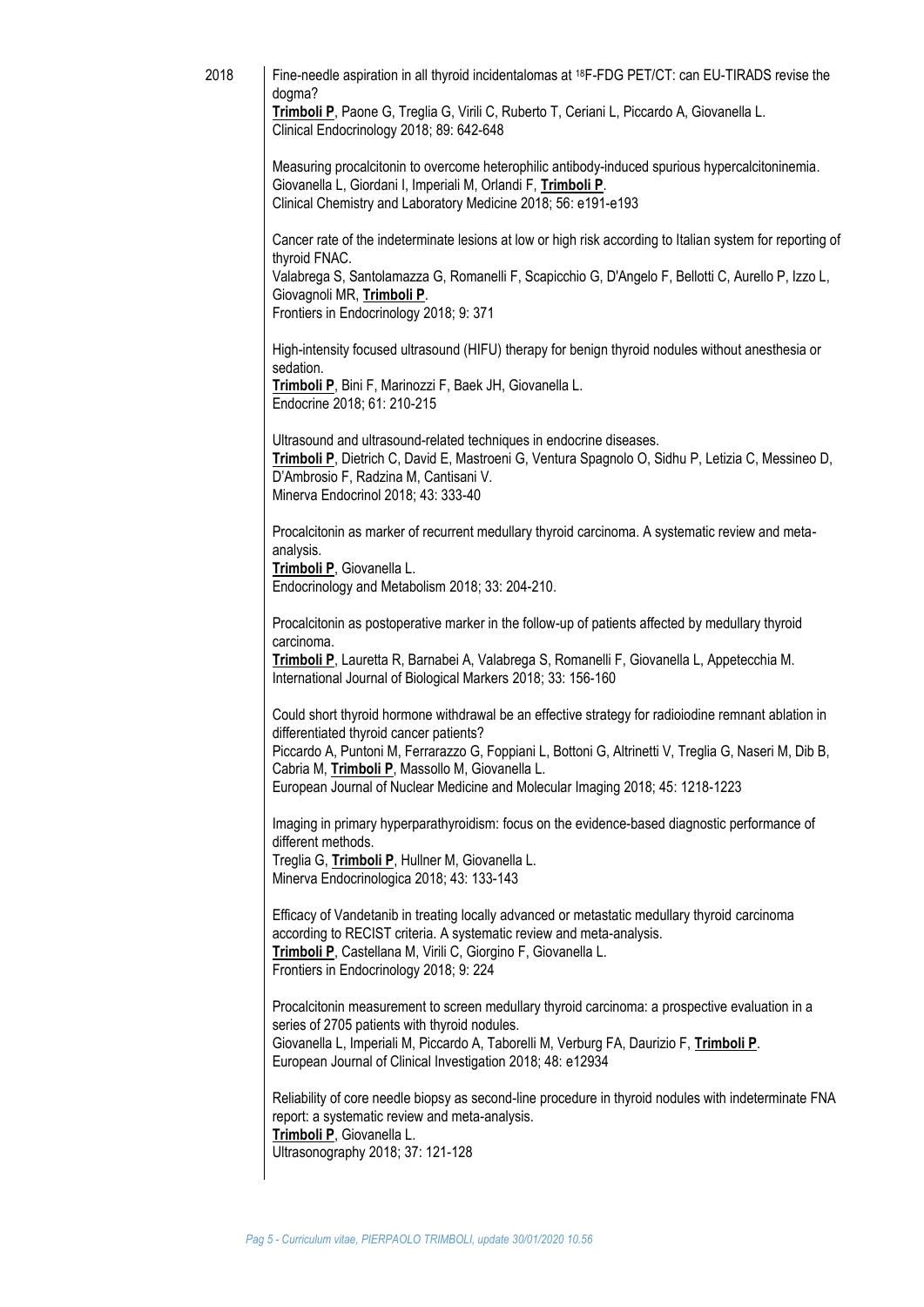|      | Performance of Italian consensus for the classification and reporting of thyroid cytology in<br>discriminating indeterminate lesions at low and high risk of malignancy. A systematic review and meta-<br>analysis.<br>Trimboli P, Crescenzi A, Giovanella L.<br>Endocrine 2018; 60: 31-35                        |
|------|-------------------------------------------------------------------------------------------------------------------------------------------------------------------------------------------------------------------------------------------------------------------------------------------------------------------|
|      | The significance of having an excellent patient's comfort with thyroid Core Needle Biopsy.<br>Trimboli P, Giovanella L.<br>Endocrinology and Metabolism 2018; 33: 53-54                                                                                                                                           |
|      | American Thyroid Association ultrasound system for the initial assessment of thyroid nodules: Use in<br>stratifying the risk of malignancy of indeterminate lesions.<br>Trimboli P, Deandrea M, Mormile A, Ceriani L, Garino F, Limone PP, Giovanella L.<br>Head & Neck 2018; 40: 722-727                         |
|      | Thyroxine treatment with soft gel capsule formulation: usefulness in hypothyroid patients without<br>malabsorption.<br>Trimboli P, Virili C, Centanni M, Giovanella L.<br>Frontiers in Endocrinology 2018; 9: 118                                                                                                 |
|      | Levothyroxine therapy: changes of TSH levels by switching patients from tablet to liquid formulation. A<br>systematic review and meta-analysis.<br>Virili C, Giovanella L, Fallahi P, Antonelli A, Santaguida MG, Centanni M, Trimboli P.<br>Frontiers in Endocrinology 2018; 9: 10                               |
|      | Treatment of benign thyroid nodules by high intensity focused ultrasound (HIFU) at different acoustic<br>powers: a study on in-silico phantom.<br>Bini F, Trimboli P, Marinozzi F, Giovanella L.<br>Endocrine 2018; 59: 506-509                                                                                   |
|      | Histologic outcome of indeterminate thyroid nodules classified at low or high risk.<br>Trimboli P, Fulciniti F, Merlo E, Barizzi J, Mazzucchelli L, Giovanella L.<br>Endocrine Pathology 2018; 29: 75-79                                                                                                          |
|      | Multicenter clinical evaluation of the new highly-sensitive Elecsys® thyroglobulin II assay in patients<br>with differentiated thyroid carcinoma.<br>Trimboli P, Imperiali M, Piccardo A, Campenni' A, Giordani I, Ruggeri RM, Baldari S, Orlandi F,<br>Giovanella L.<br>Clinical Endocrinology 2018; 88: 295-302 |
|      | Early post-treatment risk stratification of differentiated thyroid cancer: comparison of three high-<br>sensitive Tg assays.<br>Giovanella L, Imperiali M, Verburg FA, Trimboli P.<br>European Journal of Endocrinology 2018; 178: 77-84                                                                          |
| 2017 | Thyroglobulin autoantibodies before radioiodine ablation predict differentiated thyroid cancer outcome.<br>Trimboli P, Zilioli V, Imperiali M, Giovanella L.<br>Clinical Chemistry and Laboratory Medicine 2017; 55: 1995-2001                                                                                    |
|      | Measurement of thyroglobulin, calcitonin, and PTH in FNA washout fluids: a review.<br>Trimboli P, D'Aurizio F, Tozzoli R, Giovanella L.<br>Clinical Chemistry and Laboratory Medicine 2017; 55: 914-925                                                                                                           |
|      | Real-time elastography in autonomously functioning thyroid nodules: relationship with TSH levels,<br>scintigraphy and ultrasound patterns.<br>Trimboli P, Paone G, Zatelli MC, Ceriani L, Giovanella L.<br>Endocrine 2017; 58: 488-494                                                                            |
|      | Thyroid core needle biopsy: the strengths of guidelines of the Korean Society of Thyroid Radiology.<br>Crescenzi A, Trimboli P.<br>Korean Journal of Radiology 2017; 18: 867-869                                                                                                                                  |
|      |                                                                                                                                                                                                                                                                                                                   |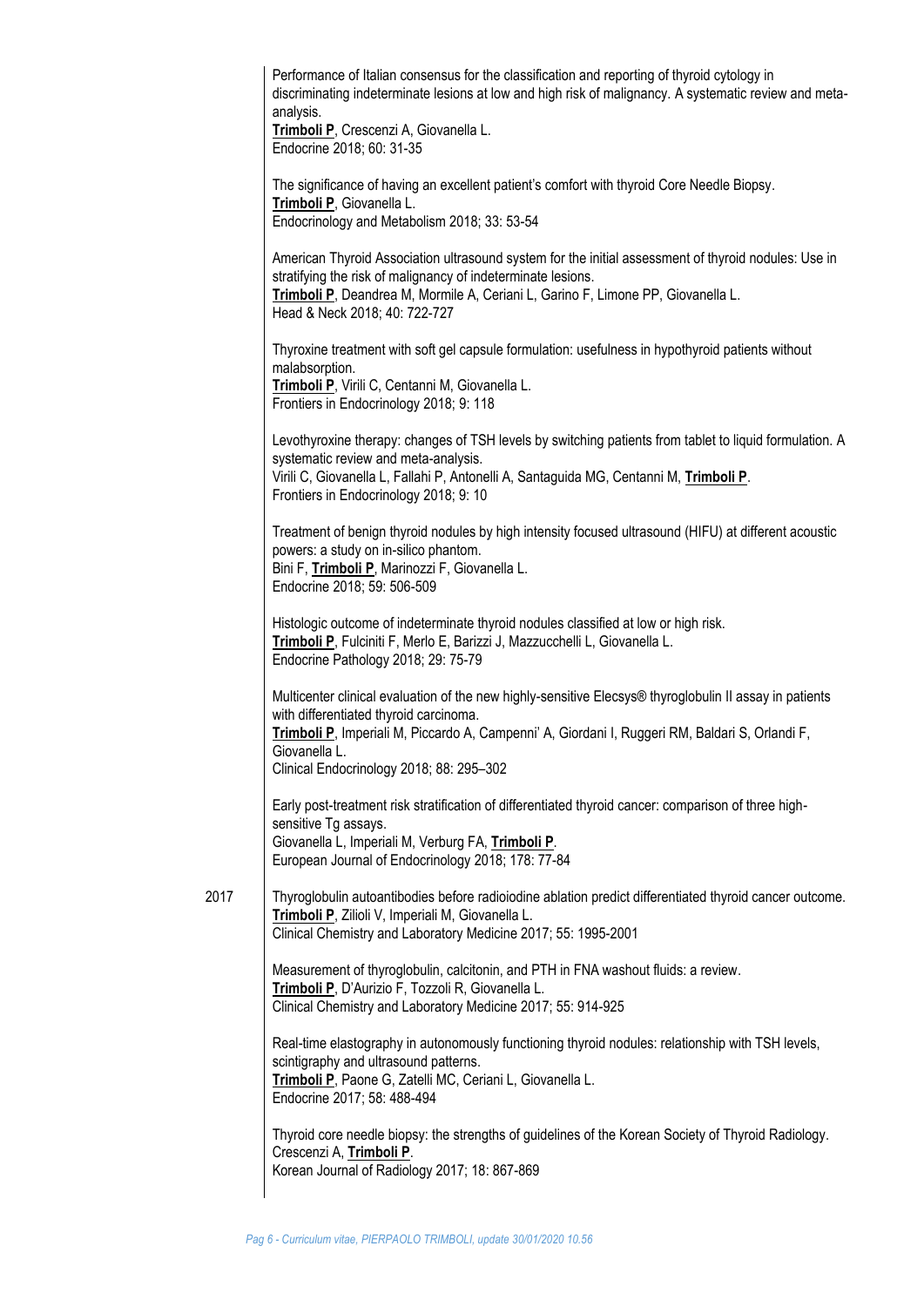|      | Role of serum cytokeratin 19 fragment (Cyfra 21.1) as a prognostic biomarker in patients with<br>differentiated thyroid cancer.<br>Giovanella L, Imperiali M, Trimboli P.<br>Scientific Reports 2017; 7: 7359                                                                                                                   |
|------|---------------------------------------------------------------------------------------------------------------------------------------------------------------------------------------------------------------------------------------------------------------------------------------------------------------------------------|
|      | Unusual case of tumor of unknown origin found by 18F-FDG PET/CT: Metastatic clear cell carcinoma<br>of the thyroid gland.<br>Treglia G, Trimboli P, Zilioli V, Fulciniti F, Giovanella L.<br>Revista Española de Medicina Nuclear e Imagen Molecular 2017: S2253-654X(16)30225-6                                                |
|      | Galectin-3 Performance in Histologic a Cytologic Assessment of Thyroid Nodules: A Systematic<br>Review and Meta-Analysis.<br>Trimboli P, Virili C, Romanelli F, Crescenzi A, Giovanella L.<br>Int J Mol Sci. 2017;18: E1756                                                                                                     |
|      | Letter to the Editor: "Postoperative Thyroglobulin and Neck Ultrasound in the Risk Restratification and<br>Decision to Perform 131I Ablation".<br>Giovanella L, Ceriani L, Trimboli P.<br>Journal of Clinical Endocrinology & Metabolism 2017; 102: 1783-1784                                                                   |
|      | High-sensitive basal serum thyroglobulin 6-12 months after thyroid ablation is strongly associated with<br>early response to therapy and event-free survival in patients with low to intermediate risk differentiated<br>thyroid carcinomas.<br>Trimboli P, Zilioli V, Imperiali M, Ceriani L, Giovanella L.                    |
|      | European Journal of Endocrinology 2017; 176: 497-504                                                                                                                                                                                                                                                                            |
|      | Novel acquisitions in the diagnosis of medullary thyroid carcinoma.<br>Trimboli P, Crescenzi A, Saggiorato E, Treglia G, Giovanella L.<br>Minerva Endocrinol 2017; 42: 238-47                                                                                                                                                   |
|      | Detecting N-RAS Q61R mutated thyroid neoplasias by immunohistochemistry.<br>Crescenzi A, Fulciniti F, Bongiovanni M, Giovanella L., Trimboli P.<br>Endocrine Pathology 2017; 28: 71-74                                                                                                                                          |
|      | Accuracy of international ultrasound risk stratification systems in thyroid lesions cytologically classified<br>as indeterminate.<br>Trimboli P, Fulciniti F, Zilioli V, Ceriani L, Giovanella L.<br>Diagnostic Cytopathology 2017; 45: 113-117                                                                                 |
| 2016 | Searching for the most effective thyrotropin (TSH) threshold to rule-out autonomously functioning                                                                                                                                                                                                                               |
|      | thyroid nodules in iodine deficient regions.<br>Giovanella L, D'Aurizio F, Campenní A, Ruggeri RM, Baldari S, Verburg FA, Trimboli P, Ceriani L.<br>Endocrine 2016; 54: 757-61                                                                                                                                                  |
|      | Liquid and softgel levothyroxine use in clinical practice: state of the art.<br>Virili C, Trimboli P, Romanelli F, Centanni M.<br>Endocrine 2016; 54: 3-14                                                                                                                                                                      |
|      | Liquid liothyronine to obtain target TSH in differentiated thyroid cancer patients.<br>Trimboli P, Centanni M, Virili C.<br>Endocrine Journal 2016; 63: 563-567                                                                                                                                                                 |
|      | Serum markers measured in FNA fluids of medullary thyroid carcinoma occurring as a cyst.<br>Trimboli P, Guidobaldi L, Locuratolo N, Piro FR, Giordano M, Giovanella L.<br>International Journal of Biological Markers 2016; 31: e224-7                                                                                          |
|      | Molecular imaging with 99mTc-MIBI and molecular testing for mutations in differentiating benign from<br>malignant follicular neoplasm: a prospective comparison.<br>Giovanella L, Campennì A, Verburg FA, Trimboli P, Ceriani L, Bongiovanni M.<br>European Journal of Nuclear Medicine and Molecular Imaging 2016; 43: 1018-26 |
|      |                                                                                                                                                                                                                                                                                                                                 |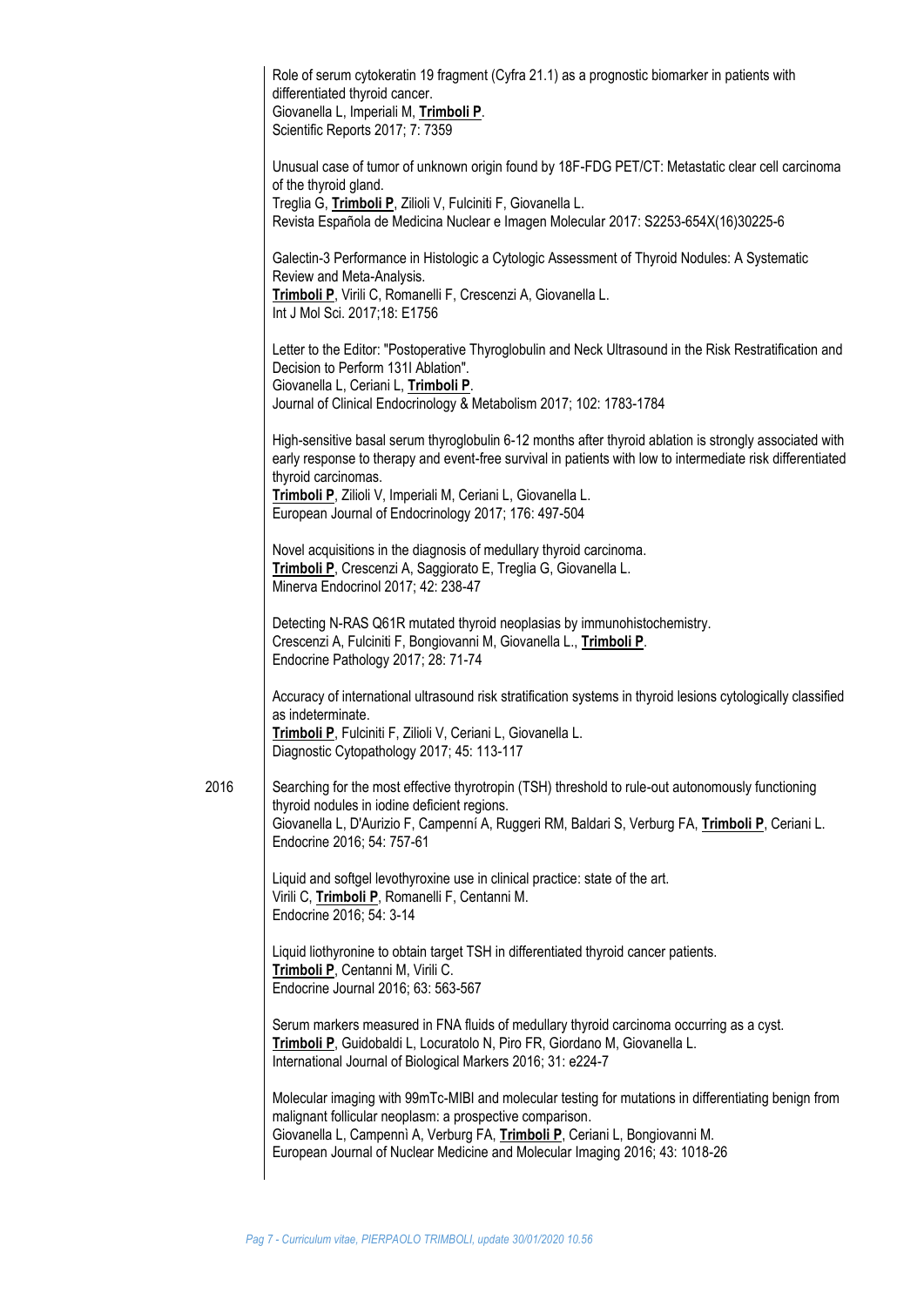|      | Early diagnosis by FNA cytology should not influence the outcome of differentiated thyroid cancer.<br>Trimboli P, Nigri G, Guidobaldi L, Romanelli F, Aurello P, Crescenzi A, Appetecchia M, Giovanella L,<br>Valabrega S.<br>Endocrine Journal 2016; 63: 367-73                                                                              |
|------|-----------------------------------------------------------------------------------------------------------------------------------------------------------------------------------------------------------------------------------------------------------------------------------------------------------------------------------------------|
|      | Galectin-3 and HBME-1 improve the accuracy of core biopsy in indeterminate thyroid nodules.<br>Trimboli P, Guidobaldi L, Amendola S, Nasrollah N, Romanelli F, Attanasio D, Ramacciato G,<br>Saggiorato E, Valabrega S, Crescenzi A.<br>Endocrine 2016; 52: 39-45                                                                             |
|      | Preoperative assessment of TERT promoter mutation on thyroid core needle biopsies supports<br>diagnosis of malignancy and addresses surgical strategy.<br>Crescenzi A, Trimboli P, Cicciarella Modica D, Taffon C, Guidobaldi L, Taccogna S, Rainer A,<br>Trombetta M, Papini E, Zelano G.<br>Hormone and Metabolic Research 2016; 48: 157-62 |
|      | High-yield thyroid fine-needle aspiration cytology: an update focused on ancillary techniques improving<br>its accuracy.                                                                                                                                                                                                                      |
|      | Bongiovanni M, Trimboli P, Rossi ED, Fadda G, A. Nobile A, Giovanella L.<br>European Journal of Endcrinology 2016, 174: 53-63                                                                                                                                                                                                                 |
|      | BRAF mutated carcinomas among thyroid nodules with prior indeterminate FNA report. A systematic<br>review and meta-analysis.                                                                                                                                                                                                                  |
|      | Trimboli P, Treglia G, Condorelli E, Romanelli F, Crescenzi A, Bongiovanni M, Giovanella L.<br>Clinical Endocrinology 2016, 84: 315-20                                                                                                                                                                                                        |
|      | Use of fine needle aspirate calcitonin to detect medullary thyroid carcinoma: a systematic review.<br>Trimboli P, Guidobaldi L, Bongiovanni M, Crescenzi A, Alevizaki M, Giovanella L.<br>Diagnostic Cytopathology 2016; 44: 45-51 [I.F. 1.1]                                                                                                 |
| 2015 | Reliability of real time elastography to diagnose thyroid nodules previously read at FNAC as<br>indeterminate: a meta-analysis.<br>Trimboli P, Treglia G, Sadeghi R, Romanelli F, Giovanella L.<br>Endocrine 2015; 50: 335-343                                                                                                                |
|      | Dry eye syndrome in non exophthalmic Graves' disease.<br>Bruscolini A, Abbouda A, Locuratolo N, Restivo L, Trimboli P, Romanelli F.<br>Seminars In Ophthalmology, 2015; 30: 372-376                                                                                                                                                           |
|      | Serum calcitonin negative medullary thyroid carcinoma: systematic review of the literature.<br>Trimboli P, Giovanella L.                                                                                                                                                                                                                      |
|      | Clinical Chemistry and Laboratory Medicine, 2015; 53: 1507-1514                                                                                                                                                                                                                                                                               |
|      | Systemic nickel allergic syndrome as an immune-mediated disease with an increased risk for thyroid<br>autoimmunity.<br>Andrioli M, Trimboli P, Maio D, Persani L, Minelli M.<br>Endocrine 2015; 50: 807-810                                                                                                                                   |
|      | A cost analysis of thyroid core needle biopsy vs. diagnostic surgery.<br>Trimboli P, Nasrollah N, Amendola S, Crescenzi A, Guidobaldi L, Chiesa C, Maglio R, Nigri G,<br>Pontecorvi A, Romanelli F, Giacomelli L, Valabrega S.<br>Gland Surgery 2015; 4: 307-311.                                                                             |
|      | Procalcitonin for detecting medullary thyroid carcinoma: a systematic review.<br>Trimboli P, Seregni E, Treglia G, Alevizaki M, Giovanella L.<br>Endocrine-Related Cancer 2015; 22: 157-164                                                                                                                                                   |
|      | Prevalence of normal TSH value among patients with autonomously functioning thyroid nodule.<br>Treglia G, Trimboli P, Verburg FA, Luster M, Giovanella L.<br>European Journal of Clinical Investigation 2015; 45: 739-44                                                                                                                      |
|      |                                                                                                                                                                                                                                                                                                                                               |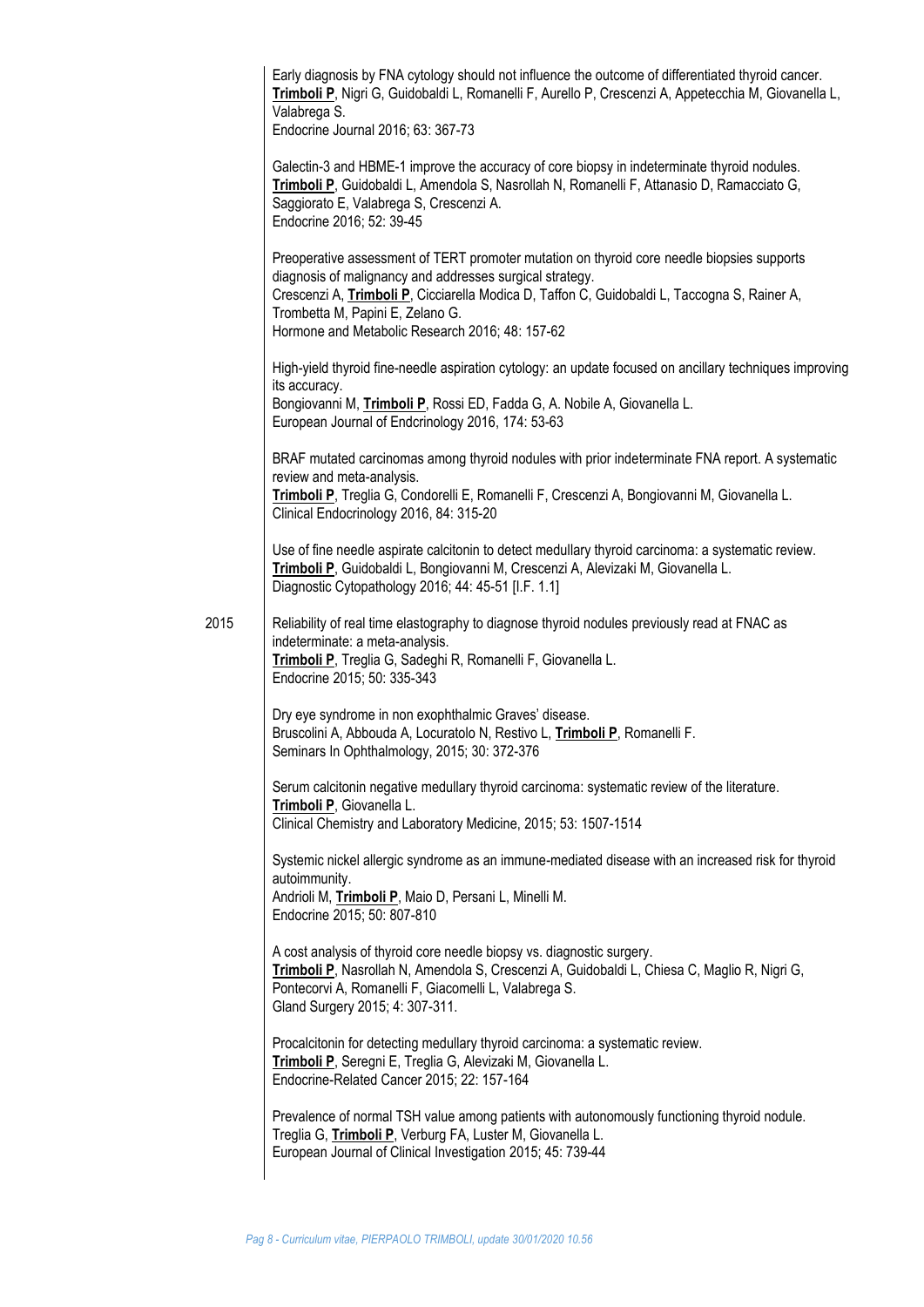|      | Differentiated thyroid cancer patients with a previous indeterminate (Thy 3) cytology have a better<br>prognosis than those with suspicious or malignant FNAC reports.<br>Trimboli P, Bongiovanni M, Rossi F, Guidobaldi L, Crescenzi A, Ceriani L, Nigri G, Valabrega S,<br>Romanelli F, Giovanella L.<br>Endocrine 2015; 49: 191-195                                                                                                                                                              |
|------|-----------------------------------------------------------------------------------------------------------------------------------------------------------------------------------------------------------------------------------------------------------------------------------------------------------------------------------------------------------------------------------------------------------------------------------------------------------------------------------------------------|
|      | Preoperative measurement of serum thyroglobulin to predict malignancy in thyroid nodules: a<br>systematic review.<br>Trimboli P, Treglia G, Giovanella G.<br>Hormone and Metabolic Research 2015; 47: 247-252                                                                                                                                                                                                                                                                                       |
|      | Thyroid core needle biopsy: taking stock of the situation.<br>Trimboli P, Crescenzi A.<br>Endocrine 2015; 48: 779-785                                                                                                                                                                                                                                                                                                                                                                               |
|      | Detection rate of FNA cytology in medullary thyroid carcinoma: a meta-analysis.<br>Trimboli P, Treglia G, Guidobaldi L, Romanelli F, Nigri G, Valabrega S, Sadeghi R, Crescenzi A,<br>Faquin WC, Bongiovanni M, Giovanella L.<br>Clinical Endocrinology 2015; 82: 280-285                                                                                                                                                                                                                           |
|      | Analysis of tissue surrounding thyroid nodules by ultrasound digital images.<br>Trimboli P, Bini F, Andrioli M, Giovanella L, Thorel MF, Ceriani L, Valabrega S, Lenzi A, Drudi FM,<br>Marinozzi F, Romanelli F.<br>Endocrine 2015; 48: 434-438                                                                                                                                                                                                                                                     |
| 2014 | Ultrasound features of medullary thyroid carcinoma correlate with cancer aggressiveness: a<br>retrospective multicenter study<br>Trimboli P, Giovanella L, Valabrega S, Andrioli M, Baldelli R, Cremonini N, Rossi F, Guidobaldi L,<br>Barnabei A, Rota F, Paoloni A, Rizza L, Fattorini G, Latini M, Ventura C, Falasca P, Orlandi F,<br>Crescenzi A, D'Ambrosio F, Cantisani V, Romanelli F, Negro R, Saggiorato E, Appetecchia ML.<br>Journal Experimental Clinical Cancer Research 2014; 33: 87 |
|      | Neck schwannoma diagnosed by core needle biopsy: a case report.<br>Nasrollah N, Trimboli P, Bianchi D, Taccogna S.<br>Journal of Ultrasound 2014; 18: 407-410                                                                                                                                                                                                                                                                                                                                       |
|      | The essential use of FNA-calcitonin for detecting medullary thyroid cancer.<br>Trimboli P, Guidobaldi L, Crescenzi A, Bongiovanni M, Giovanella L.<br>Endocrine 2014; 47: 342-344                                                                                                                                                                                                                                                                                                                   |
|      | Medullary thyroid cancer diagnosis: an appraisal.<br>Trimboli P, Giovanella L, Crescenzi A, Romanelli F, Valabrega S, Spriano G, Cremonini N, Guglielmi<br>R, Papini E.<br>Head & Neck 2014; 36: 1216-1223                                                                                                                                                                                                                                                                                          |
|      | Immunohistochemistry for BRAF(V600E) antibody VE1 performed in core needle biopsy samples<br>identifies mutated papillary thyroid cancers.<br>Crescenzi A, Guidobaldi L, Nasrollah N, Taccogna S, Cicciarella Modica DD, Turrini L, Nigri G,<br>Romanelli F, Valabrega S, Giovanella L, Onetti Muda A, Trimboli P.<br>Hormone and Metabolic Research 2014; 46: 370-374                                                                                                                              |
|      | The use of core needle biopsy as first-line in diagnosis of thyroid nodules reduces false negative and<br>inconclusive data reported by fine needle aspiration<br>Trimboli P, Nasrollah N, Guidobaldi L, Taccogna S, Cicciarella Modica DD, Amendola S, Romanelli F,<br>Lenzi A, Nigri G, Centanni M, Giovanella L, Valabrega S, Crescenzi A.<br>World Journal of Surgical Oncology 2014; 12: 61                                                                                                    |
|      | Clinical characteristics as predictors of malignancy in patients with indeterminate thyroid cytology: a<br>meta-analysis.<br>Trimboli P <sup>*</sup> , Treglia G <sup>*</sup> , Guidobaldi L, Saggiorato E, Nigri G, Crescenzi A, Romanelli F, Orlandi F,<br>Valabrega S, Sadeghi R, Giovanella L.<br>* equal contribution.<br>Endocrine 2014; 46: 52-9                                                                                                                                             |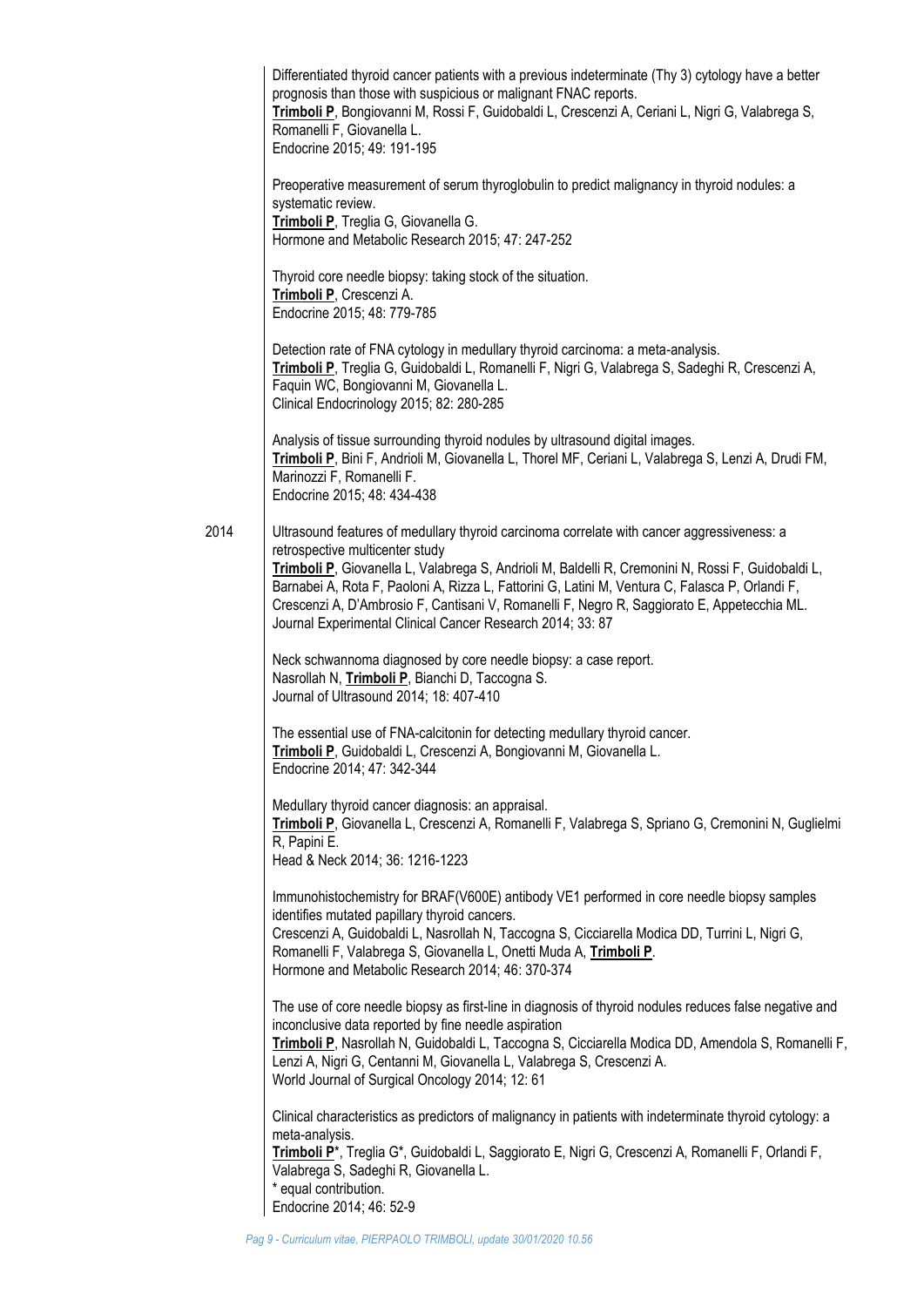|      | Calcitonin measurement in aspiration needle washout fluids has higher sensitivity than cytology in<br>detecting medullary thyroid cancer: a retrospective multicenter study.<br>Trimboli P, Cremonini N, Ceriani L, Saggiorato E, Guidobaldi L, Romanelli F, Ventura C, Laurenti O,<br>Messuti I, Solaroli E, Madaio R, Bongiovanni M, Orlandi F, Crescenzi A, Valabrega S, Giovanella L.<br>Clinical Endocrinology 2014; 80: 135-140 |
|------|---------------------------------------------------------------------------------------------------------------------------------------------------------------------------------------------------------------------------------------------------------------------------------------------------------------------------------------------------------------------------------------------------------------------------------------|
|      | Unstimulated high-sensitive thyroglobulin in follow-up of differentiated thyroid cancer patients: a meta-<br>analysis.<br>Giovanella L, Treglia G, Sadeghi R, Trimboli P, Cerini L, Verburg FA.<br>Journal of Clinical Endocrinology & Metabolism 2014; 99: 440-447                                                                                                                                                                   |
|      | Elastographic presentation of medullary thyroid carcinoma.<br>Andrioli M, Trimboli P, Amendola S, Valabrega S, Fukunari N, Mirella M, Persani L.<br>Endocrine 2014; 45: 153-155                                                                                                                                                                                                                                                       |
|      | Patient's comfort with and tolerability of thyroid core needle biopsy.<br>Nasrollah N*, Trimboli P*, Rossi F, Amendola S, Guidobaldi L, Ventura C, Maglio R, Nigri G,<br>Romanelli F, Valabrega S, Crescenzi A.<br>* equal contribution.<br>Endocrine 2014; 45: 79-83                                                                                                                                                                 |
|      | A mild Grave's ophthalmopathy during the pregnancy.<br>Abbouda A, Trimboli P, Bruscolini A.<br>Seminars in Ophthalmology 2014; 29: 8-10                                                                                                                                                                                                                                                                                               |
| 2013 | High sensitive thyroglobulin assay on thyroxine therapy: can it avoid stimulation test in low and high<br>risk differentiated thyroid carcinoma patients?<br>Trimboli P, La Torre D, Ceriani L, Condorelli E, Laurenti O, Romanelli F, Ventura C, Signore A,<br>Valabrega S, Giovanella L.<br>Hormone and Metabolic Research 2013; 45: 664-668                                                                                        |
|      | Thyroglobulin Levels and Thyroglobulin Doubling-Time Independently Predict a Positive 18FDG-<br>PET/CT Scan in Patients with Biochemical Recurrence of Differentiated Thyroid Carcinoma.<br>Giovanella L, Trimboli P, Verburg F, Treglia G, Piccardo A, Foppiani L, Ceriani L.<br>European Journal of Nuclear Medicine and Molecular Imaging 2013; 40: 874-880                                                                        |
|      | Comparison of serum calcitonin and procalcitonin in detecting medullary thyroid carcinoma among<br>patients with thyroid nodules.<br>Giovanella L, Verburg F, Imperiali M, Valabrega S, Trimboli P, Ceriani L.<br>Clinical Chemistry and Laboratory Medicine 2013; 51: 1477-1481                                                                                                                                                      |
|      | Diagnostic value of thyroglobulin assay in cervical lymph node fine-needle aspiration for metastatic<br>differentiated thyroid cancer.<br>Giovanella L, Bongiovanni M, Trimboli P.<br>Current Opinion in Oncology 2013; 25: 6-13                                                                                                                                                                                                      |
|      | Thin core biopsy should help to discriminate thyroid nodules cytologically classified as indeterminate.<br>A new sampling technique.<br>Nasrollah N, Trimboli P, Guidobaldi L, Cicciarella Modica DD, Ventura C, Ramacciato G, Taccogna S,<br>Romanelli F, Valabrega S, Crescenzi A.<br>Endocrine 2013; 43: 659-665                                                                                                                   |
| 2012 | Measuring calcitonin in washout of the needle in patients undergoing fine needle aspiration with<br>suspicious medullary thyroid cancer.<br>Trimboli P, Rossi F, Baldelli R, Laurenti O, Nigri G, Ventura C, Appetecchia M, Attanasio D, Romanelli<br>F, Guidobaldi L, Guarino M, Crescenzi A, Valabrega S.<br>Diagnostic Cytopathology 2012; 40: 394-398                                                                             |
|      | Medullary thyroid nodules by measurement of calcitonin (Ct) in aspiration needle washout in patients<br>with multinodular goiter and moderately elevated serum Ct.<br>Trimboli P, Nigri G, Romanelli F, Cicciarella Modica DD, Crescenzi A, Valabrega S, Giovanella L.<br>Experimental and Clinical Endocrinology & Diabetes 2012; 120: 234-237                                                                                       |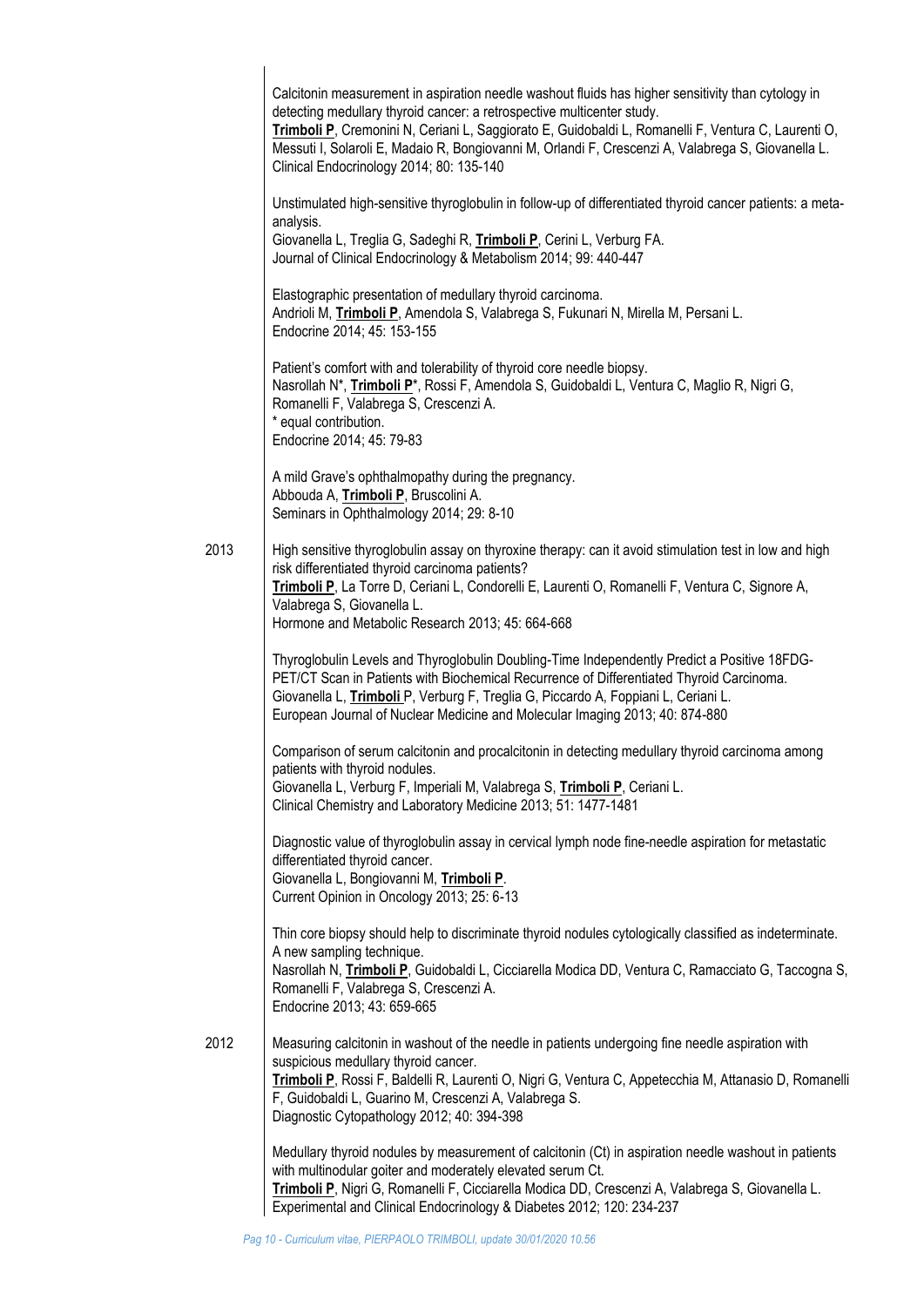|      | One in five subjects with normal thyroid ultrasonography has altered thyroid tests.<br>Trimboli P, Rossi F, Thorel MF, Condorelli E, Laurenti O, Ventura C, Nigri G, Romanelli F, Guarino M,<br>Valabrega S.<br>Endocrine Journal 2012; 59: 137-143                                                                                                |
|------|----------------------------------------------------------------------------------------------------------------------------------------------------------------------------------------------------------------------------------------------------------------------------------------------------------------------------------------------------|
|      | Should we use ultrasound features associated with papillary thyroid cancer in diagnosing medullary                                                                                                                                                                                                                                                 |
|      | thyroid cancer?<br>Trimboli P, Nasrollah N, Amendola S, Rossi F, Ramacciato G, Romanelli F, Aurello P, Crescenzi A,<br>Laurenti O, Condorelli E, Ventura C, Valabrega S.<br>Endocrine Journal 2012; 59: 503-508                                                                                                                                    |
|      | Ultrasound sensitivity for thyroid malignancy is increased by real time elastography. A prospective<br>multicenter study.<br>Trimboli P, Guglielmi R, Monti S, Misischi I, Graziano F, Nasrollah N, Amendola S, Morgante SN,<br>Deiana MG, Valabrega S, Toscano V, Papini E.<br>Journal of Clinical Endocrinology & Metabolism 2012; 97: 4524-4530 |
|      |                                                                                                                                                                                                                                                                                                                                                    |
| 2010 | Does normal thyroid gland by ultrasonography match with normal serum thyroid hormones and<br>negative thyroid antibodies?                                                                                                                                                                                                                          |
|      | Trimboli P, Rossi F, Condorelli E, Laurenti O, Ventura C, Nigri G, Romanelli F, Guarino M, Valabrega<br>S.                                                                                                                                                                                                                                         |
|      | Experimental and Clinical Endocrinology & Diabetes 2010; 118: 630-632                                                                                                                                                                                                                                                                              |
| 2009 | The thyroid papillary microcarcinoma, a frequent scenario with a not well known biological behaviour.<br>Trimboli P.<br>Recenti Progressi in Medicina 2009; 100: 1-3                                                                                                                                                                               |
|      | Low value of color flow-doppler in predicting malignancy of thyroid follicular neoplasms.<br>Trimboli P, Sorrenti S.<br>Diagnostic Cytopathology 2009; 37: 391-392                                                                                                                                                                                 |
|      | Comparison of malignancy rate in thyroid nodules with cytology of indeterminate follicular or<br>indeterminate Hürthle cell neoplasm.<br>Sorrenti S*, Trimboli P*, Catania A, Ulisse S, De Antoni E, D'Armiento M.<br>* equal contribution.<br>Thyroid 2009; 19: 355-360                                                                           |
|      | Clinical and ultrasound parameters in the approach to thyroid nodules cytologically classified as<br>indeterminate neoplasm.<br>Trimboli P, Condorelli E, Catania A, Sorrenti S.<br>Diagnostic Cytopathology 2009; 37: 783-785                                                                                                                     |
| 2008 | Analysis of clinical, ultrasound and color flow-doppler characteristics in predicting malignancy of                                                                                                                                                                                                                                                |
|      | follicular thyroid neoplasms.<br>Trimboli P, Ulisse S, D'Alò M, Solari F, Fumarola A, Ruggieri M, De Antoni E, Catania A, Sorrenti S,<br>Nardi F, D'Armiento M.<br>Clinical Endocrinology 2008; 69: 342-344                                                                                                                                        |
|      | A mathematical formula to estimate in vivo thyroid volume from two-dimensional ultrasonography.<br>Trimboli P, Ruggieri M, Fumarola A, D'Alò M, Straniero A, Maiuolo A, Ulisse S, D'Armiento M.<br>Thyroid 2008; 18: 879-882                                                                                                                       |
|      | The estimation of the thyroid volume before surgery - an important prerequisite for minimally invasive                                                                                                                                                                                                                                             |
|      | thyroidectomy.<br>Ruggieri M, Fumarola A, Straniero A, Maiuolo A, Coletta I, Veltri A, Di Fiore A, Trimboli P, Genderini<br>M, D'Armiento M.<br>Langenbeck's Archives of Surgery 2008; 393: 721-724                                                                                                                                                |
| 2007 | The size criteria in minimally invasive video-assisted thyroidectomy.<br>Ruggieri M, Straniero A, Genderini M, D'Armiento M, Fumarola A, Trimboli P, Gargiulo P.<br>BMC Surgery 2007; 7: 2                                                                                                                                                         |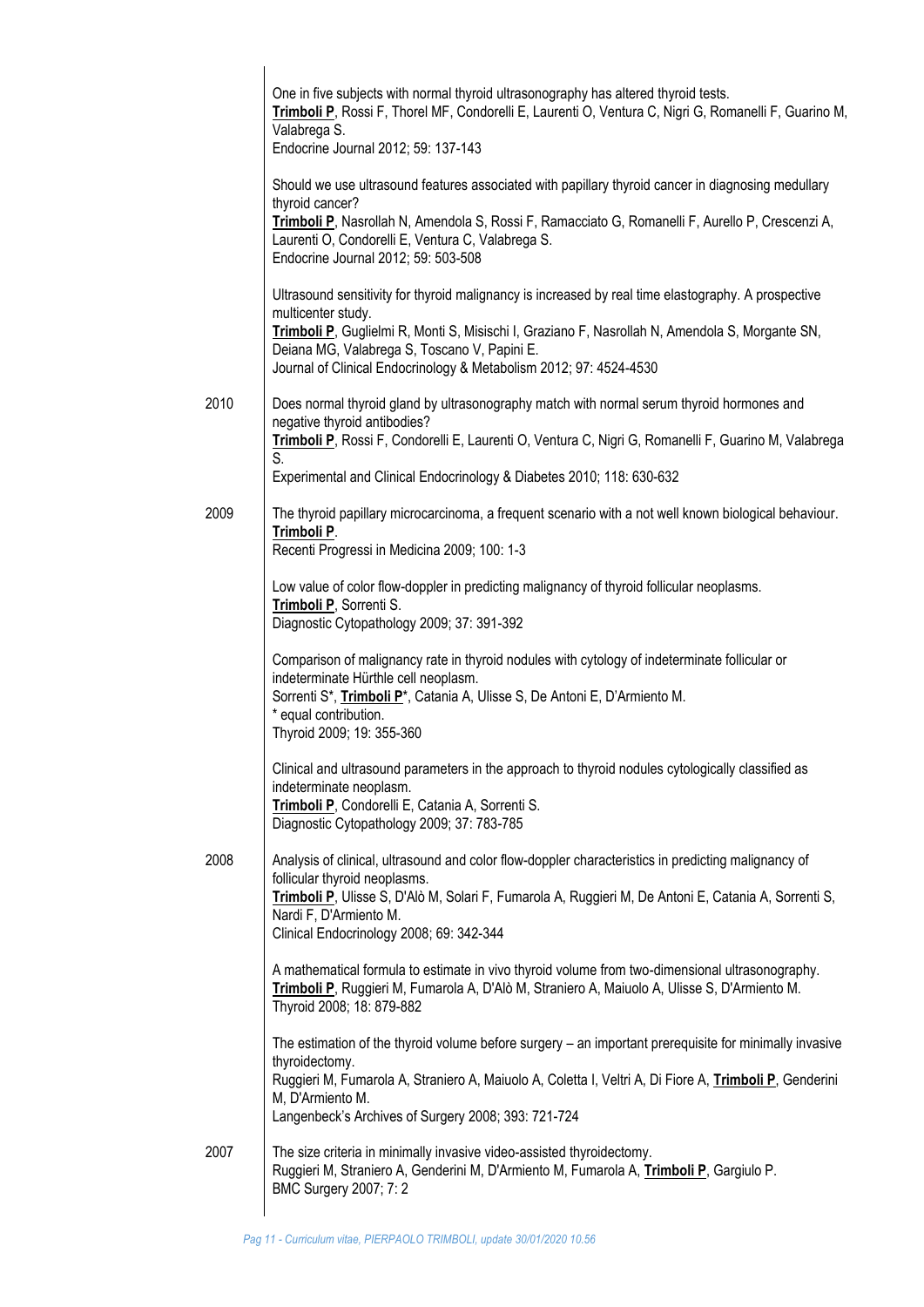|                           | The eligibility of MIVA approach in thyroid surgery.<br>Ruggieri M, Straniero A, Genderini M, D'Armiento M, Fumarola A, Trimboli P, Gargiulo P.<br>Langenbeck's Archives of Surgery 2007; 392: 413-416                                                                                                                                                                                                |
|---------------------------|-------------------------------------------------------------------------------------------------------------------------------------------------------------------------------------------------------------------------------------------------------------------------------------------------------------------------------------------------------------------------------------------------------|
| 2006                      | Thyroid papillary carcinoma arising in ectopic thyroid tissue within a neck branchial cyst.<br>Fumarola A, Trimboli P, Cavaliere R, Coletta I, Veltri A, Di Fiore A, Ciardi A, Piccirilli A.<br>World Journal of Surgical Oncology 2006; 4: 24                                                                                                                                                        |
|                           | Differential expression of the components of the plasminogen activating system in the human thyroid<br>derived cell lines and papillary carcinomas.<br>Ulisse S, Baldini E, Toller M, Marchioni E, Giacomelli L, De Antoni E, Ferretti E, Marzullo A, Graziano<br>FM, Trimboli P, Biordi L, Curcio F, Gulino A, Ambesi-Impiombato FS, D'Armiento M.<br>European Journal of Cancer 2006; 42: 2631-2638 |
|                           | Trends in thyroid carcinoma size, age at diagnosis and histology in a retrospective study of 500 cases                                                                                                                                                                                                                                                                                                |
|                           | diagnosed over 20 years.<br>Trimboli P, Ulisse S, Graziano FM, Marzullo A, Ruggieri A, Calvanese A, Piccirilli F, Cavaliere R,<br>Fumarola A, D'Armiento M.<br>Thyroid 2006; 16: 1151-1155                                                                                                                                                                                                            |
| 2005                      | The minimally invasive open video-assisted approach in surgical thyroid disease.<br>Ruggieri M, Straniero A, Mascaro A, Genderini M, D'Armiento M, Gargiulo P, Fumarola A, Trimboli P.<br>BMC Surgery 2005; 5: 9                                                                                                                                                                                      |
| 2003                      | lodine supplementation restores fertility of sheep exposed to iodine deficiency.<br>Ferri N, Ulisse S, Aghini-Lombardi F, Graziano FM, Di Mattia T, Russo FP, Arizzi M, Baldini E,<br>Trimboli P, Attanasio D, Fumarola A, Pinchera A, D'Armiento M<br>Journal of Endocrinological Investigation 2003; 26: 1081-1087.                                                                                 |
|                           | Localization and expression of thyroid hormone receptors in normal and neoplastic human thyroid.<br>Crescenzi A, Graziano FM, Carosa E, Papini E, Rucci N, Nardi F, Trimboli P, Calvanese A, Jannini<br>EA, D'Armiento M.<br>Journal of Endocrinological Investigation, 2003; 26: 1008-1012                                                                                                           |
| <b>ZIONI SCIENTIFICHE</b> | 10                                                                                                                                                                                                                                                                                                                                                                                                    |
| <b>JAZIONALI ITALIANE</b> |                                                                                                                                                                                                                                                                                                                                                                                                       |
| 2018                      | Uso della Procalcitonina come marker del carcinoma midollare tiroideo. Using Procalcitonin as a<br>marker of medullary thyroid cancer.<br>Giovanella L, Trimboli P.                                                                                                                                                                                                                                   |
|                           | La Rivista Italiana della Medicina di Laboratorio - Italian Journal of Laboratory Medicine.                                                                                                                                                                                                                                                                                                           |
| 2009                      | Le malattie da deficit dell'apporto iodico e le metodiche di determinazione della ioduria.<br><b>Trimhali D</b> Marchiani E                                                                                                                                                                                                                                                                           |

| <b>PUBBLICAZIONI SCIENTIFICHE</b>    | 10                                                                                                                                                                                                                                                                                                                                                                                                                                                                                                                                                                                                        |
|--------------------------------------|-----------------------------------------------------------------------------------------------------------------------------------------------------------------------------------------------------------------------------------------------------------------------------------------------------------------------------------------------------------------------------------------------------------------------------------------------------------------------------------------------------------------------------------------------------------------------------------------------------------|
| <b>SU RIVISTE NAZIONALI ITALIANE</b> |                                                                                                                                                                                                                                                                                                                                                                                                                                                                                                                                                                                                           |
| 2018                                 | Uso della Procalcitonina come marker del carcinoma midollare tiroideo. Using Procalcitonin as a<br>marker of medullary thyroid cancer.<br>Giovanella L, Trimboli P.<br>La Rivista Italiana della Medicina di Laboratorio - Italian Journal of Laboratory Medicine.                                                                                                                                                                                                                                                                                                                                        |
| 2009                                 | Le malattie da deficit dell'apporto iodico e le metodiche di determinazione della ioduria.<br>Trimboli P, Marchioni E.<br>Rivista Italiana di Medicina di Laboratorio - Italian Journal of Laboratory Medicine 2009; 5: 184-188                                                                                                                                                                                                                                                                                                                                                                           |
| 2008                                 | Standards for determination of thyroglobulin and Tg-Ab.<br>Dorizzi RM, Castello R, Trimboli P, Cremonini N, Giovanella L, Tozzoli R.<br>Rivista Italiana di Medicina di Laboratorio - Italian Journal of Laboratory Medicine 2008; 4: 296-297                                                                                                                                                                                                                                                                                                                                                             |
| 2006                                 | Apporto iodico e dosaggio della ioduria in gravidanza.<br>Fumarola A, Trimboli P, Coletta I, Marchioni E, Calvanese A, Pace D, Veltri A, Dicorato P, Dainelli M,<br>Ferrace S, D'Armiento M.<br>Giornale di Medicina Militare 2006; 156: 253-256<br>Variazioni nell'arco di 20 anni (1985-2004) delle dimensioni, dell'età alla diagnosi e della prevalenza<br>dei carcinomi tiroidei. Studio su 500 casi.<br>Trimboli P, Fumarola A, Graziano FM, Piccirilli F, Pace D, Ruggieri M, Dicorato P, Cavaliere R,<br>Dainelli M, Ferrace S, D'Armiento M.<br>Giornale di Medicina Militare 2006; 156: 249-252 |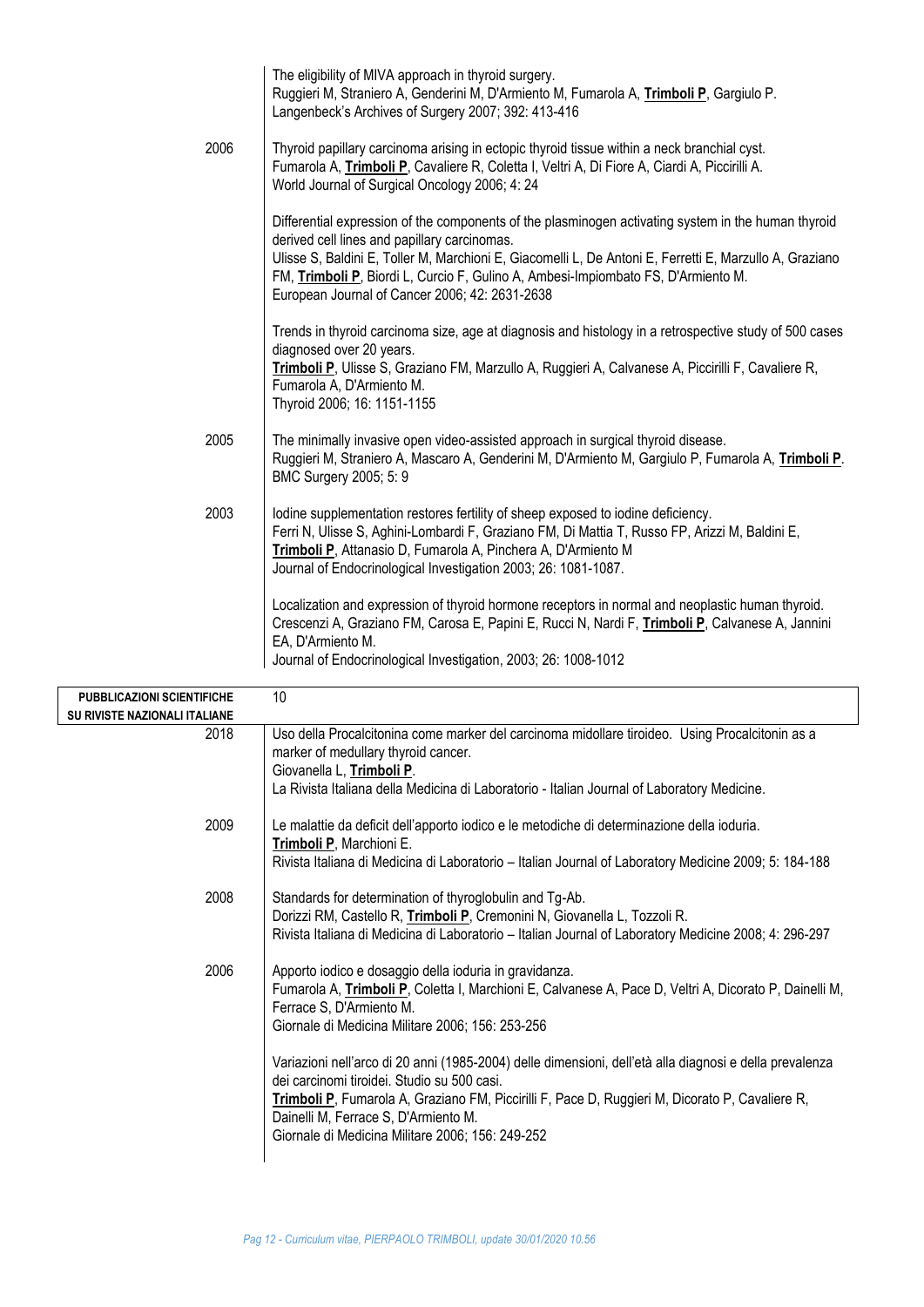|                                  | L'uso del TSH umano ricombinante nel follow-up del carcinoma differenziato della tiroide.<br>Calvanese A, Trimboli P, Graziano FM, Dicorato P, Di Fiore A, Baldini E, Pace D, Dainelli M,<br>Fumarola A, Ferrace S, D'Armiento M.<br>Giornale di Medicina Militare 2006; 156: 245-248                       |
|----------------------------------|-------------------------------------------------------------------------------------------------------------------------------------------------------------------------------------------------------------------------------------------------------------------------------------------------------------|
| 2005                             | Timing of onset of thyroid diseases in women with previous breast cancer.<br>Dicorato P, Trimboli P, Cavaliere R, Calvanese A, Piccirilli F, Veltri A, Pace D, Coletta I, Fumarola A.<br>Policlinico Journal Surgery 2005; 112                                                                              |
|                                  | Thyroid size criteria in MIVAT.<br>Ruggieri M, Straniero A, Chatelou E, Genderini M, D'Armiento M, Fumarola A, Trimboli P, Gargiulo P.<br>Policlinico Journal Surgery 2005; 112.                                                                                                                            |
| 2004                             | The diagnostic limit of fine-needle aspiration cytology (FNAC) in the evaluation of thyroid follicular<br>lesions.<br>Trimboli P, Ulisse S, Graziano FM, Pace D, Fumarola A, Patrizi G, Radovic V, Fiengo L, Nardi F,<br>Ruggieri M, Redler A, D'Armiento M.<br>Policlinico Journal Surgery 2004; 111: 3-12 |
|                                  | The fine-needle aspiration cytology (FNAC) in the diagnostic evaluation of thyroid nodules.<br>(Editorial article)<br>Trimboli P, Graziano FM, Cavaliere R, Dicorato P, Ruggieri M, D'Armiento M.<br>Policlinico Journal Surgery 2004; 111: 47-50                                                           |
|                                  |                                                                                                                                                                                                                                                                                                             |
| <b>CAPITOLI IN LIBRI</b><br>2017 | 9<br>Procalcitonin: are we ready for clinical use?                                                                                                                                                                                                                                                          |
|                                  | Trimboli P, Algeciras-Schimnich A, Giovanella A.<br>Measurement of thyroid tumour markers on fine-needle washouts<br>Trimboli P, Giovanella L.<br>Chapters in: Thyroid and neuroendocrine tumour markers. Springer International.                                                                           |
| 2016                             | Ultrasonography.<br>Trimboli P.<br>Thyroiditis.<br>Trimboli P, Giovanella L.<br>Medullary Thyroid Carcinoma.<br>Trimboli P, Giovanella L.<br>Chapters in: Atlas of Head and Neck Endocrine Disorders. Springer International.                                                                               |
| 2014                             | Agoaspirazione ecoguidata per campioni citologici e microistologici.<br>Trimboli P, Guidobaldi L, Nasrollah N, Amendola S, Crescenzi A.<br>Capitolo 7 in: Manuale di ecografia tiroidea. Griffin, Carimate (CO)                                                                                             |
| 2011                             | Il nodulo tiroideo.<br>Papini E, Misischi I, Trimboli P.<br>In: Manuale di patologia nodulare tiroidea (Associazione Medici Endocrinologi, AME).                                                                                                                                                            |
|                                  | Formule di uso comune.<br>Trimboli P, Reda G.<br>In: Manuale di patologia nodulare tiroidea (Associazione Medici Endocrinologi, AME).                                                                                                                                                                       |
| 2006                             | I fattori prognostici.<br>Biffoni M, Trimboli P, De Antoni E.<br>Capitolo 6, pag. 103-110. In: Il carcinoma differenzato della tiroide. UTET, Milano; 2006.                                                                                                                                                 |
| <b>ABSTRACTS IN CONGRESSI</b>    | 14                                                                                                                                                                                                                                                                                                          |
| <b>INTERNAZIONALI</b>            |                                                                                                                                                                                                                                                                                                             |
| 2019                             | A multicenter validation study for the EU-TIRADS using histological diagnosis as gold standard.<br>Trimboli P, Ngu R, Royer B, Giovanella L, Bigorgne C, Simo R, Carroll P, Russ G.<br>European Thyroid Association (ETA) Annual Meeting. Budapest, Ungheria, 2019                                          |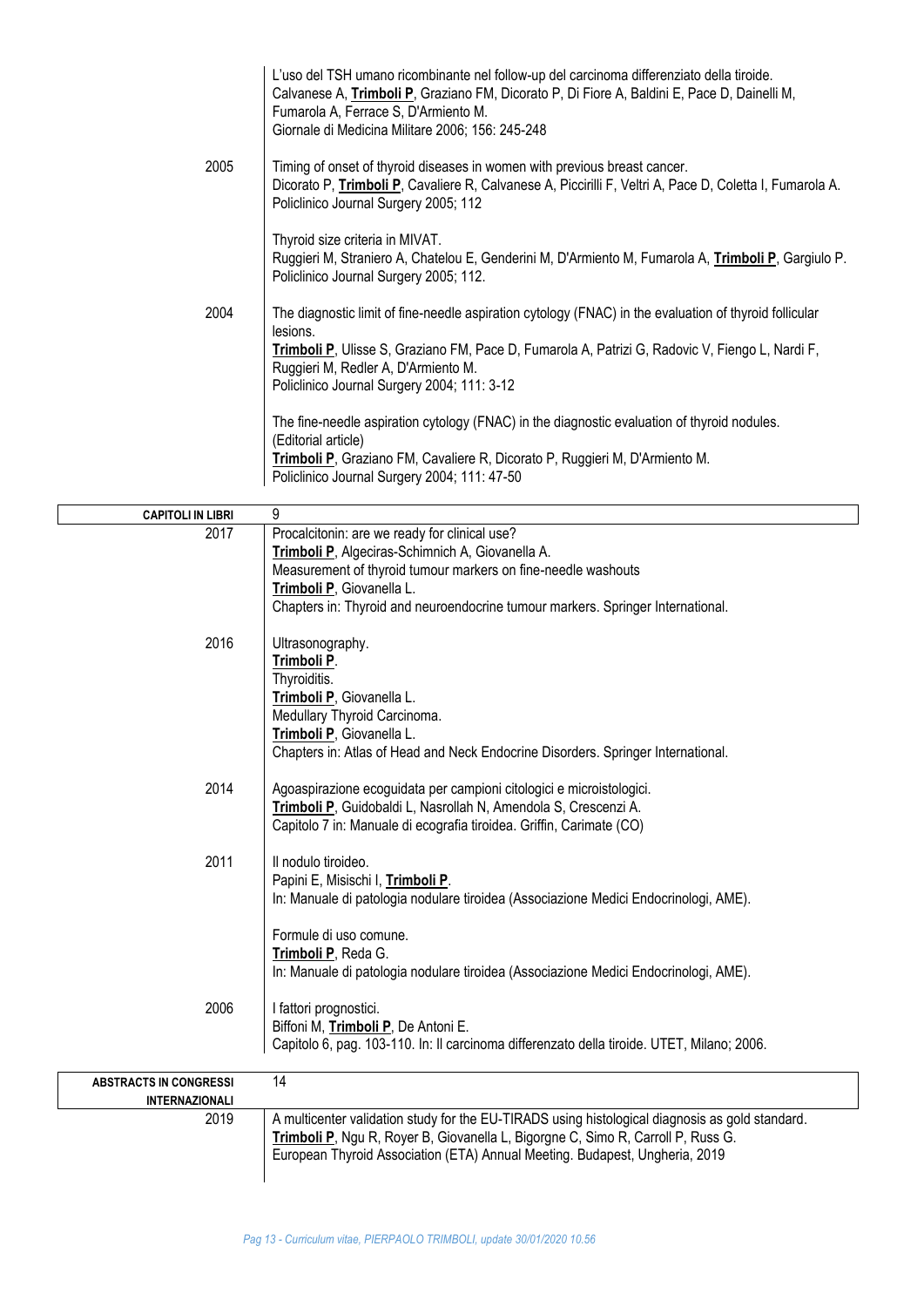| HIFU treatment of benign thyroid nodules with different power schedules.<br>Trimboli P, Bini F, Marinozzi F, Giovanella L.<br>European Thyroid Association (ETA) Annual Meeting. Belgrade, Serbia, 2017<br>Clinical evaluation of the new highly-sensitive COBAS® thyroglobulin II assay in patients with<br>differentiated thyroid carcinoma: a multicentric study.<br>Trimboli P, Piccardo A, Campenni' A, Orlandi F, Giovanella L.<br>European Thyroid Association (ETA) Annual Meeting. Belgrade, Serbia, 2017<br>2015<br>Treglia G, Trimboli P, Verburg F, Luster M, Giovanella L.<br>Annual Congress of European Association of Nuclear Medicine 2015<br>Telomerase reverse transcriptase promoter mutation analysis on thyroid core needle biopsy.<br>A, Trombetta M, Papini E, Zelano G.<br>17th European Congress of Endocrinology, Dublin, Ireland, 2015<br>2013<br>Microhistoloy by thin core biopsy should discriminate thyroid nodules read at cytology as<br>indeterminate.<br>Nasrollah N, Trimboli P, Guidobaldi L, Romanelli F, Nigri G, Valabrega S, Crescenzi A.<br>4th World Congress for the Advancement of Surgery, Tel-Aviv, Israel, 2013<br>2012<br>Diagnostic accuracy of elastography in thyroid nodule ultrasound evaluation. A multicenter trial.<br>Bellotti C, Valabrega S, Bizzarri G, Liverani A.<br>15th Congress of International Society of Endocrinology, 14th Congress of European Society of<br>Endocrinology, Firenze, Italy, 2012<br>Real-time elastography in addition to traditional ultrasound findings provides a better selection of<br>thyroid nodules to be biopsied. Results of a prospective multicenter trial.<br>Trimboli P, Misischi I, Monti S, Valabrega S, Graziano F, Nasrollah N, Amendola S, Morgante S,<br>Deiana MG, Pascucci C, Guglielmi R, Toscano V, Papini E.<br>European Thyroid Association (ETA) Annual Meeting. Pisa, Italy, 2012<br>2009<br>Does normal thyroid gland by ultrasonography match with normal serum thyroid hormones and<br>negative thyroid antibodies?<br>S.<br>19(S1): S-87.<br>2006<br>The eligibility of MIVA approach in thyroid surgery.<br>Ruggieri M, Straniero A, Chatelou E, Fumarola A, Trimboli P, Gargiulo P, Genderini M.<br>European Society of Endocrine Surgeons (ESES) Biennial Congress, Cracow, Poland, 2006<br>diagnosed over 20 years.<br>Trimboli P, Ulisse S, Graziano FM, Nardi F, Cavaliere R, Piccirilli F, Calvanese A, Fumarola A,<br>D'Armiento M.<br>European Thyroid Association (ETA) Annual Meeting. Napoli, Italy, 2006 | 2017 | Thyroglobulin autoantibodies before radioiodine ablation predict differentiated thyroid cancer outcome.<br>Trimboli P, Imperiali M, Giovanella L.<br>European Thyroid Association (ETA) Annual Meeting. Belgrade, Serbia, 2017 |  |
|------------------------------------------------------------------------------------------------------------------------------------------------------------------------------------------------------------------------------------------------------------------------------------------------------------------------------------------------------------------------------------------------------------------------------------------------------------------------------------------------------------------------------------------------------------------------------------------------------------------------------------------------------------------------------------------------------------------------------------------------------------------------------------------------------------------------------------------------------------------------------------------------------------------------------------------------------------------------------------------------------------------------------------------------------------------------------------------------------------------------------------------------------------------------------------------------------------------------------------------------------------------------------------------------------------------------------------------------------------------------------------------------------------------------------------------------------------------------------------------------------------------------------------------------------------------------------------------------------------------------------------------------------------------------------------------------------------------------------------------------------------------------------------------------------------------------------------------------------------------------------------------------------------------------------------------------------------------------------------------------------------------------------------------------------------------------------------------------------------------------------------------------------------------------------------------------------------------------------------------------------------------------------------------------------------------------------------------------------------------------------------------------------------------------------------------------------------------------------------------------------------------------------------------------|------|--------------------------------------------------------------------------------------------------------------------------------------------------------------------------------------------------------------------------------|--|
|                                                                                                                                                                                                                                                                                                                                                                                                                                                                                                                                                                                                                                                                                                                                                                                                                                                                                                                                                                                                                                                                                                                                                                                                                                                                                                                                                                                                                                                                                                                                                                                                                                                                                                                                                                                                                                                                                                                                                                                                                                                                                                                                                                                                                                                                                                                                                                                                                                                                                                                                                |      |                                                                                                                                                                                                                                |  |
|                                                                                                                                                                                                                                                                                                                                                                                                                                                                                                                                                                                                                                                                                                                                                                                                                                                                                                                                                                                                                                                                                                                                                                                                                                                                                                                                                                                                                                                                                                                                                                                                                                                                                                                                                                                                                                                                                                                                                                                                                                                                                                                                                                                                                                                                                                                                                                                                                                                                                                                                                |      |                                                                                                                                                                                                                                |  |
|                                                                                                                                                                                                                                                                                                                                                                                                                                                                                                                                                                                                                                                                                                                                                                                                                                                                                                                                                                                                                                                                                                                                                                                                                                                                                                                                                                                                                                                                                                                                                                                                                                                                                                                                                                                                                                                                                                                                                                                                                                                                                                                                                                                                                                                                                                                                                                                                                                                                                                                                                |      | Prevalence of normal TSH levels in patients with thyroid autonomy detected by thyroid scintigraphy.                                                                                                                            |  |
|                                                                                                                                                                                                                                                                                                                                                                                                                                                                                                                                                                                                                                                                                                                                                                                                                                                                                                                                                                                                                                                                                                                                                                                                                                                                                                                                                                                                                                                                                                                                                                                                                                                                                                                                                                                                                                                                                                                                                                                                                                                                                                                                                                                                                                                                                                                                                                                                                                                                                                                                                |      | Callea M, Crescenzi A, Trimboli P, Cicciarella Modica D, Taffon C, Guidobaldi L, Taccogna S, Rainer                                                                                                                            |  |
|                                                                                                                                                                                                                                                                                                                                                                                                                                                                                                                                                                                                                                                                                                                                                                                                                                                                                                                                                                                                                                                                                                                                                                                                                                                                                                                                                                                                                                                                                                                                                                                                                                                                                                                                                                                                                                                                                                                                                                                                                                                                                                                                                                                                                                                                                                                                                                                                                                                                                                                                                |      |                                                                                                                                                                                                                                |  |
|                                                                                                                                                                                                                                                                                                                                                                                                                                                                                                                                                                                                                                                                                                                                                                                                                                                                                                                                                                                                                                                                                                                                                                                                                                                                                                                                                                                                                                                                                                                                                                                                                                                                                                                                                                                                                                                                                                                                                                                                                                                                                                                                                                                                                                                                                                                                                                                                                                                                                                                                                |      | Trimboli P, Misischi I, Morgante S, Graziano F, Deiana M, Wolosinska D, Pascucci C, Bonifacino A,                                                                                                                              |  |
|                                                                                                                                                                                                                                                                                                                                                                                                                                                                                                                                                                                                                                                                                                                                                                                                                                                                                                                                                                                                                                                                                                                                                                                                                                                                                                                                                                                                                                                                                                                                                                                                                                                                                                                                                                                                                                                                                                                                                                                                                                                                                                                                                                                                                                                                                                                                                                                                                                                                                                                                                |      |                                                                                                                                                                                                                                |  |
|                                                                                                                                                                                                                                                                                                                                                                                                                                                                                                                                                                                                                                                                                                                                                                                                                                                                                                                                                                                                                                                                                                                                                                                                                                                                                                                                                                                                                                                                                                                                                                                                                                                                                                                                                                                                                                                                                                                                                                                                                                                                                                                                                                                                                                                                                                                                                                                                                                                                                                                                                |      | Trimboli P, Rossi F, Condorelli E, Laurenti O, Ventura C, Nigri G, Romanelli F. Guarino M, Valabrega<br>American thyroid Association (ATA) Annual Meeting, Palm Beach (FL), USA, 2009. In: Thyroid 2009;                       |  |
|                                                                                                                                                                                                                                                                                                                                                                                                                                                                                                                                                                                                                                                                                                                                                                                                                                                                                                                                                                                                                                                                                                                                                                                                                                                                                                                                                                                                                                                                                                                                                                                                                                                                                                                                                                                                                                                                                                                                                                                                                                                                                                                                                                                                                                                                                                                                                                                                                                                                                                                                                |      |                                                                                                                                                                                                                                |  |
|                                                                                                                                                                                                                                                                                                                                                                                                                                                                                                                                                                                                                                                                                                                                                                                                                                                                                                                                                                                                                                                                                                                                                                                                                                                                                                                                                                                                                                                                                                                                                                                                                                                                                                                                                                                                                                                                                                                                                                                                                                                                                                                                                                                                                                                                                                                                                                                                                                                                                                                                                |      | Trends in thyroid carcinoma size, age at diagnosis and histology in a retrospective study in 500 cases                                                                                                                         |  |
| tumor drived cell lines and papillary carcinomas.                                                                                                                                                                                                                                                                                                                                                                                                                                                                                                                                                                                                                                                                                                                                                                                                                                                                                                                                                                                                                                                                                                                                                                                                                                                                                                                                                                                                                                                                                                                                                                                                                                                                                                                                                                                                                                                                                                                                                                                                                                                                                                                                                                                                                                                                                                                                                                                                                                                                                              |      | Differential expression of the components of the plasminogen activating system in human thyroid<br>Ulisse S, Baldini E, Marchioni E, Giacomelli L, Ferretti E, Marzullo A, Graziano FM, Trimboli P, Gulino                     |  |
| А.<br>European Thyroid Association (ETA) Annual Meeting. Napoli, Italy, 2006                                                                                                                                                                                                                                                                                                                                                                                                                                                                                                                                                                                                                                                                                                                                                                                                                                                                                                                                                                                                                                                                                                                                                                                                                                                                                                                                                                                                                                                                                                                                                                                                                                                                                                                                                                                                                                                                                                                                                                                                                                                                                                                                                                                                                                                                                                                                                                                                                                                                   |      |                                                                                                                                                                                                                                |  |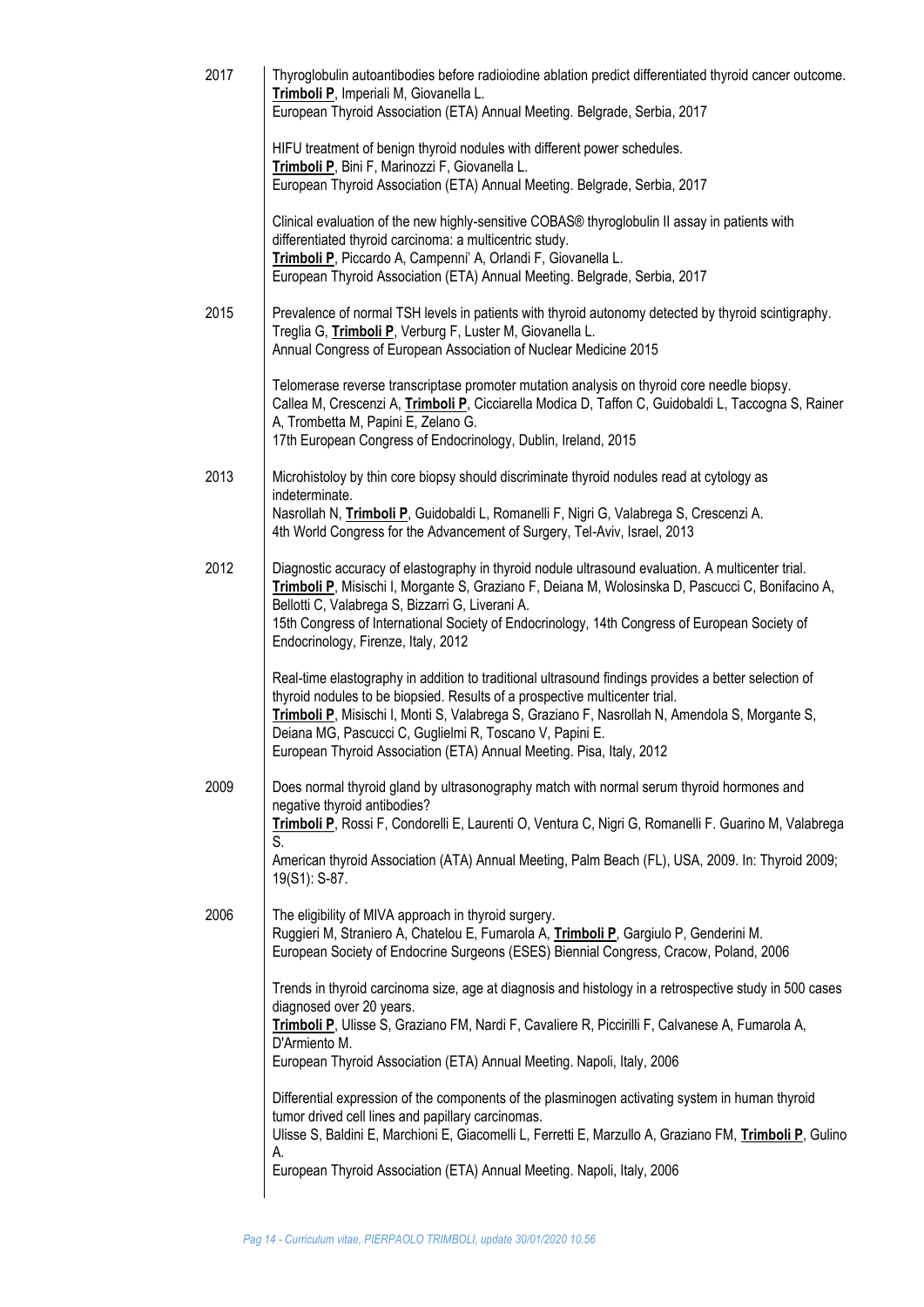| 2005 | The minimally invasive open video-assisted approach in surgical thyroid diseases.<br>Ruggieri M, Straniero A, Mascaro A, Genderini M, D'Armiento M, Gargiulo P, Fumarola A, Trimboli P.<br>International Surgical Week (ISW), Germany, 2005                                                                                    |
|------|--------------------------------------------------------------------------------------------------------------------------------------------------------------------------------------------------------------------------------------------------------------------------------------------------------------------------------|
| 2003 | Differential expression of matrix metalloproteinases and plasminogen activators in normal and<br>neoplastic human thyroid cell lines.<br>Baldini E, Toller M, Russo FP, Fumarola A, Attanasio D, Graziano FM, Trimboli P, Ulisse S,<br>D'Armiento M.<br>European Thyroid Association (ETA) Annual Meeting. Edinburgh, UK, 2003 |

| <b>ABSTRACTS IN CONGRESSI</b> | 29                                                                                                                                                       |
|-------------------------------|----------------------------------------------------------------------------------------------------------------------------------------------------------|
| NAZIONALI<br>2016             | The degree of TSH suppression of autonomously functioning thyroid nodules is correlated with their                                                       |
|                               | stiffness at real-time elastography.                                                                                                                     |
|                               | Trimboli P, Paone G, Treglia G, Ceriani L, Giovanella L.                                                                                                 |
|                               | Annual Meeting of SGED SSED, Bern (Switzerland)                                                                                                          |
| 2015                          | Galectin-3 and HBME-1 improve the accuracy of core biopsy in indeterminate thyroid nodules.                                                              |
|                               | Trimboli P, Guidobaldi L, Amendola S, Nasrollah N, Romanelli F, Attanasio D, Saggiorato E,<br>Valabrega S, Crescenzi A.                                  |
|                               | XXXVIII Congresso Nazionale Società Italiana di Endocrinologia. Taormina.                                                                                |
|                               | SELEZIONATO COME POSTER DISCUSSO IN ORALE.                                                                                                               |
| 2013                          | Uso della core needle biopsy (CNB) nei noduli tiroidei con citologia indeterminata                                                                       |
|                               | Nasrollah N, Amendola S, Cicciarella Modica DD, Guidobaldi L, Romanelli F, Valabrega S, Trimboli                                                         |
|                               | P, Crescenzi A.<br>12° Congresso Nazionale AME e 6° Meeting congiunto con AACE. Bari.                                                                    |
|                               | SELEZIONATO COME COMUNICAZIONE ORALE E VINCITORE PREMIO MIGLIORI POSTER.                                                                                 |
|                               | Analisi di costo-beneficio derivanti dall'utilizzo della Core Needle Biopsy nella selezione pre-chirurgica                                               |
|                               | dei noduli tiroidei citologicamente indeterminati (Thy-3).<br>Nasrollah N, Amendola S, Giacomelli L, Crescenzi A, Guidobaldi L, Romanelli F, Trimboli P, |
|                               | Valabrega S.                                                                                                                                             |
|                               | 12° Congresso Nazionale AME e 6° Meeting congiunto con AACE. Bari.                                                                                       |
|                               | Aspetto elastografico del carcinoma midollare tiroideo.                                                                                                  |
|                               | Andrioli M, Trimboli P, Amendola S, Valabrega S, Fukunari N, Moro M, Persani L.                                                                          |
|                               | 12° Congresso Nazionale AME e 6° Meeting congiunto con AACE. Bari.                                                                                       |
| 2012                          | Il dosaggio di calcitonina su liquido di lavaggio di agoaspirato identifica il carcinoma midollare tiroideo                                              |
|                               | con una sensibilità superiore alla citologia.<br>Trimboli P, Bongiovanni M, Guidobaldi L, Ventura C, Laurenti O, Romanelli F, Fattorini G, Madaio R,     |
|                               | Crescenzi A, Valabrega S, Giovanella L.                                                                                                                  |
|                               | XXX Giornate Italiane della Tiroide, VI Congresso Associazione Italiana della Tiroide (AIT). Foggia.                                                     |
|                               | Dosaggio della procalcitonina sierica in pazienti con nodulo tiroideo: studio prospettico.                                                               |
|                               | Trimboli P, Ceriani L, Verburg F, Maglio R, Imperiali M, Valabrega S, Giovanella L.                                                                      |
|                               | XXX Giornate Italiane della Tiroide, VI Congresso Associazione Italiana della Tiroide (AIT). Foggia.                                                     |
| 2011                          | Measuring calcitonin in washout of the needle in patients undergoing fine needle aspiration with<br>suspicious medullary thyroid cancer.                 |
|                               | Trimboli P, Rossi F, Baldelli R, Guidobaldi L, Appetecchia M, Barnabei A, Romanelli F, Crescenzi A,                                                      |
|                               | Valabrega S.<br>In: Journal of Endocrinological Investigation. XXXIII National Congress of the Italian Society of                                        |
|                               | Endocrinology. Pescara.                                                                                                                                  |
|                               | Incretin based therapy: a single center experience.                                                                                                      |
|                               | Ventura C, Pierantozzi A, Bonato V, Laurenti O, Condorelli E, Trimboli P, Guarino M, Pitigliani C,                                                       |
|                               | Spinelli G.<br>XVIII Congresso Nazionale Associazione Medici Diabetologi (AMD). Rossano Calabro.                                                         |
|                               |                                                                                                                                                          |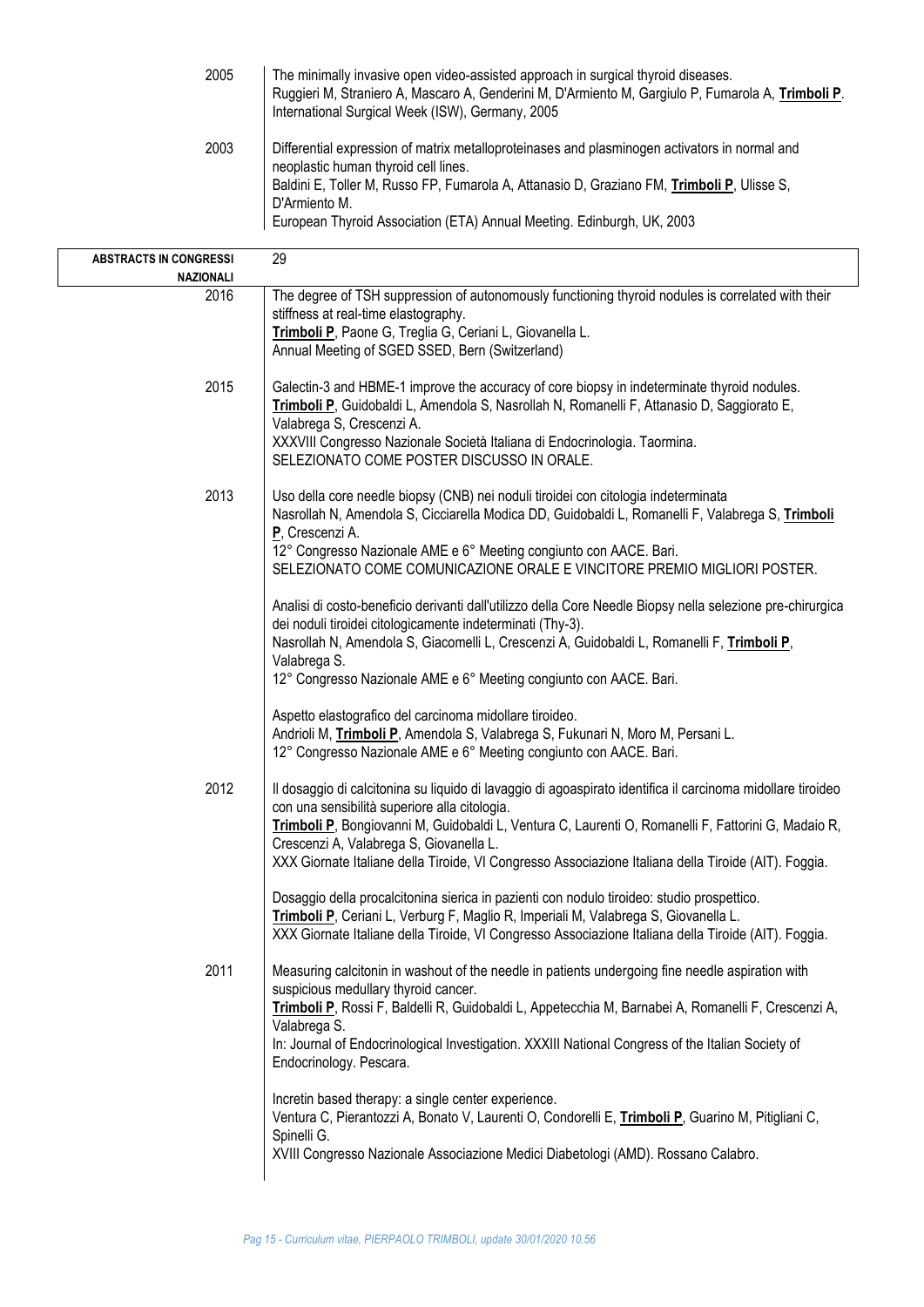| L'uso di Tg in alta sensibilità nel follow-up del carcinoma tiroideo differenziato potrebbe non richiedere<br>test di stimolo di Tg.<br>La Torre D, Condorelli E, Attanasio D, Laurenti O, Romanelli F, Ventura C, Valabrega S, Trimboli P.<br>XI Congresso Nazionale Associazione Medici Endocrinologi (AME). Udine.<br>SELEZIONATO COME COMUNICAZIONE ORALE E PREMIO MIGLIOR POSTER PER<br>L'ARGOMENTO "TIROIDE". |
|---------------------------------------------------------------------------------------------------------------------------------------------------------------------------------------------------------------------------------------------------------------------------------------------------------------------------------------------------------------------------------------------------------------------|
| One in five adult subjects with normal thyroid gland at ultrasonography has altered thyroid laboratory<br>tests.<br>Trimboli P, Rossi F, Thorel MF, Ventura, Romanelli F, Valabrega S.                                                                                                                                                                                                                              |
| XXXIV Giornate Endocrinologiche Pisane. Pisa.<br>Il normale aspetto ecografico tiroideo si associa a normale funzione ghiandolare nell'80% dei casi.<br>Trimboli P, Rossi F, Thorel MF, Romanelli F, Valabrega S.<br>IX Congresso Nazionale Associazione Medici Endocrinologi (AME). Milano.                                                                                                                        |
| Occhio secco e qualità della vita nel morbo di Basedow senza segni di oftalmopatia.<br>Bruscolini A, Abbouda A, Locuratolo N, Trimboli P.<br>VIII Congresso Nazionale Associazione Medici Endocrinologi (AME) e IV Meeting congiunto con<br>American Association of Clinical Endocrinologists (AACE). Torino.                                                                                                       |
| Caratteri clinici predittivi di malignità nelle neoplasie follicolari tiroidee: revisione della letteratura.<br>Condorelli E, Rossi F, Valabrega S, Trimboli P.<br>VIII Congresso Nazionale Associazione Medici Endocrinologi (AME) e IV Meeting congiunto con<br>American Association of Clinical Endocrinologists (AACE). Torino.                                                                                 |
| Medullary thyroid carcinoma associated with tuberous sclerosis: a case report.<br>Dicorato P, Trimboli P, Calvanese A, Piccirilli F, Cavaliere R, Veltri A, Dainelli M, Ruggieri M,<br>Fumarola A.<br>In: Journal of Endocrinological Investigation, Vol. 30, Suppl. to No 4, 2007. XXXII National Congress of<br>the Italian Society of Endocrinology. Verona.                                                     |
| High sensibility thyroglobulin in rhTSH test.<br>Trimboli P, Calvanese A, Piccirilli F, Cavaliere R, Bocchini S, Sorrenti S, De Antoni E, Fumarola A.<br>In: Journal of Endocrinological Investigation, Vol. 30, Suppl. to No 4, 2007. XXXII National Congress of<br>the Italian Society of Endocrinology. Verona.                                                                                                  |
| Metastasi di carcinoma papillare occulto nella tiroide insorta in cisti laterale del collo.<br>Fumarola A, Piccirilli F, Dicorato P, Calvanese A, Trimboli P, Cavaliere R, Ulisse S, D'Armiento M.<br>In: Journal of Endocrinological Investigation, Vol. 28, Suppl. to No 4, 2005. XXXI National Congress of<br>the Italian Society of Endocrinology. Genova.                                                      |
| Espressione dei componenti del sistema di attivazione del plasminogeno nelle lesioni benigne e<br>maligne della tiroide.<br>Baldini E, Trimboli P, Pace D, Marzullo A, Fumarola A, Graziano FM, Biordi L, Dicorato P, Ulisse S,<br>D'Armiento M.<br>In: Journal of Endocrinological Investigation, Vol. 28, Suppl. to No 4, 2005. XXXI National Congress of<br>the Italian Society of Endocrinology. Genova.        |
| Caratteri suggestivi di malignità delle lesioni follicolari della tiroide.<br>Calvanese A, Graziano FM, Fumarola A, Piccirilli F, Cavaliere R, Coletta I, Veltri A, Di Fiore A,<br>Trimboli P.<br>XXIII Giornate Italiane della Tiroide. Torino.                                                                                                                                                                    |
| Post-transcriptional control of urokinase plasminogen activator expression in different cell lines derived<br>from human thyroid tumors.<br>Baldini E, Toller M, Marchioni E, Trimboli P, Graziano FM, Curcio F, Ulisse S, Ambesi-Impiombato<br>FS, D'Armiento M.<br>In: Journal of Endocrinological Investigation, vol. 27, Suppl. to No 5, 2004. XXV Giornate<br>Endocrinologiche Pisane. Pisa.                   |
|                                                                                                                                                                                                                                                                                                                                                                                                                     |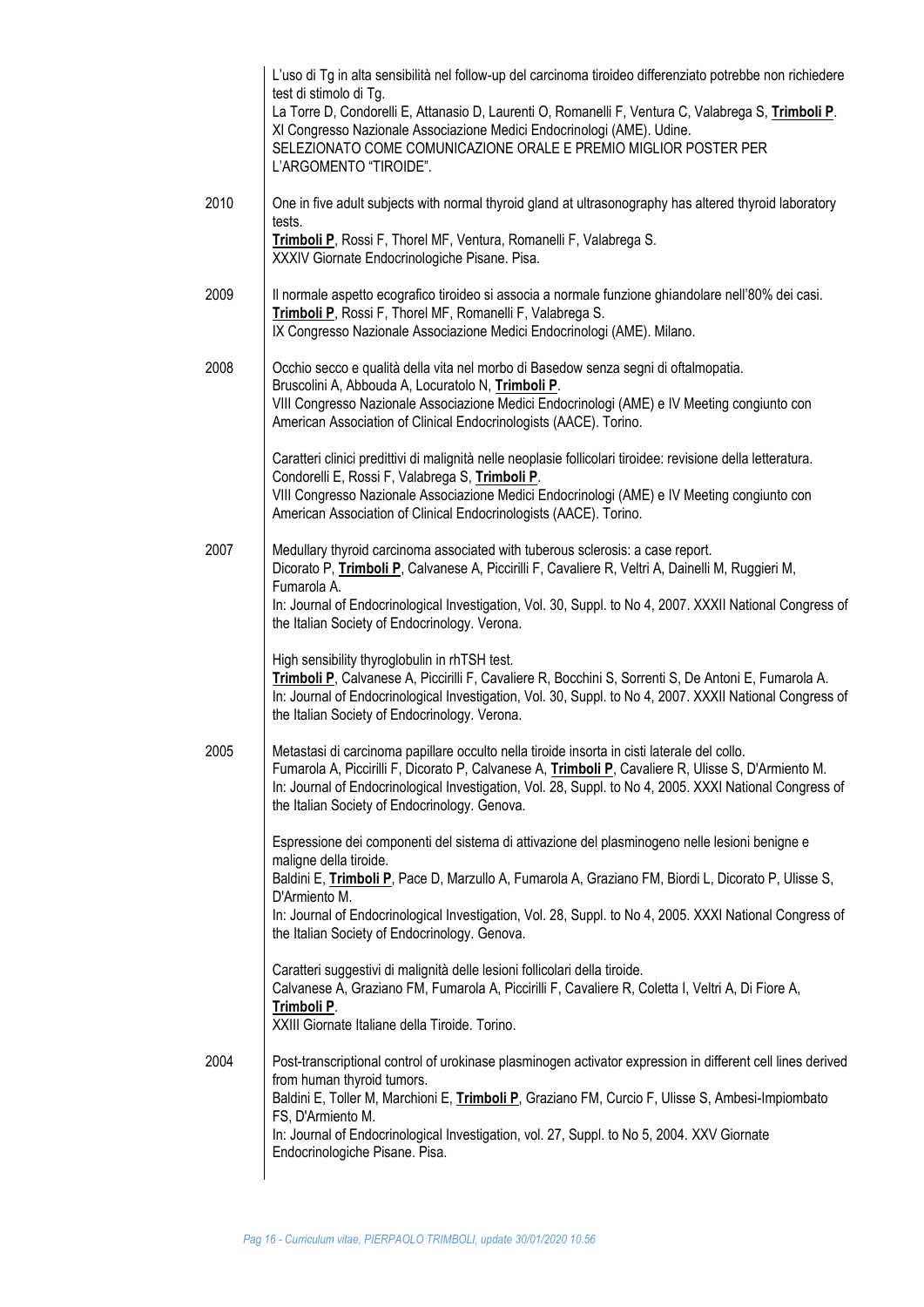|                                    | Limiti dell'esame citologico su agoaspirato nella diagnosi delle lesioni follicolari della tiroide.<br>Trimboli P, Graziano FM, Attanasio D, Cavaliere R, Nardi F, Ulisse S, D'Armiento M.<br>XXII Giornate Italiane della Tiroide. Salerno.                                                                                                                                                                                   |
|------------------------------------|--------------------------------------------------------------------------------------------------------------------------------------------------------------------------------------------------------------------------------------------------------------------------------------------------------------------------------------------------------------------------------------------------------------------------------|
|                                    | Aumentata espressione dei membri della famiglia delle chinasi aurora nella trasformazione<br>neoplastica del tireocita umano.<br>Ulisse S, Arlot-Bonnemains Y, Delcros JD, Baldini E, Toller M, Trimboli P, Graziano FM, Curcio F,<br>Ambesi-Impiombato FS, D'Armiento M.<br>XXII Giornate Italiane della Tiroide. Salerno.                                                                                                    |
| 2003                               | Il carcinoma anaplastico della tiroide.<br>Piccirilli F, Calvanese A, Graziano FM, Attanasio D, Fumarola A, Trimboli P, D'Armiento M.<br>The International Meeting of Hospices. Roma.                                                                                                                                                                                                                                          |
| 2002                               | Espressione differenziale delle metalloproteasi in diverse linee cellulari di tumori tiroidei.<br>Ulisse S, Baldini E, Russo FP, Graziano FM, Piccirilli F, Trimboli P, D'Armiento M.<br>XXIV Giornate Italiane della Tiroide. Pisa.                                                                                                                                                                                           |
| 2001                               | Long term results of percutaneous ethanol injection of autonomous and cystic thyroid nodules: limits<br>and indications of PEI.<br>Papini E, Graziano F, Poggi M, Guglielmi R, Rinaldi R, Petrucci L, Panunzi C, Trimboli P, Pacella C,<br>Bianchini A, Toscano V.<br>In: Journal of Endocrinological Investigation, vol. 24, Suppl. to No 7, 2001. XIX National Congress of<br>the Italian Society of Endocrinology. Bologna. |
|                                    | Beneficial effects of iodoprophilaxis on ovine reproduction.<br>Ulisse S, Ferri N, Di Mattia T, Centi C, Attanasio D, Trimboli P, D'Armiento M.<br>In: Journal of Endocrinological Investigation, vol. 24, Suppl. to No 7, 2001. XIX National Congress of<br>the Italian Society of Endocrinology. Bologna.                                                                                                                    |
|                                    | Prevalence of chronic prostatitis in men with premature ejaculation.<br>Screponi E, Carosa E, Di Stasi SM, Fumarola A, Trimboli P, Carruba G, Jannini EA.<br>In: Journal of Endocrinological Investigation, Vol. 24, Suppl. to No 7, 2001. XIX National Congress of<br>the Italian Society of Endocrinology. Bologna.                                                                                                          |
|                                    | Nitric oxide syntase isoforms, androgen receptor and type-5 phosphodiesterase (PDE5) in human<br>vagina.<br>D'Amati G, Giordano D, Di Gioia CRT, Bologna M, Giorni M, Trimboli P, Graziano FM, D'Armiento<br>FM, Jannini EA.<br>In: Journal of Endocrinological Investigation, Vol. 24, Suppl. to No 7, 2001. XIX National Congress of<br>the Italian Society of Endocrinology. Bologna.                                       |
|                                    | The role of thyroid hormone in the metamorphosis of tunicate Ciona intestinalis.<br>Carosa E, Jannini EA, Graziano FM, Attanasio D, Trimboli P, D'Armiento M.<br>Consiglio Nazionale delle Ricerche, Progetto Finalizzato Biotecnologie. Genova.                                                                                                                                                                               |
| 2000                               | Expression and localization of thyroid hormone receptor mRNA in normal, hyperplastic and neoplastic<br>human thyroid.<br>Jannini EA, Crescenzi A, Rucci N, Graziano FM, Nardi F, Trimboli P, Papini E, D'Armiento M.<br>In: Journal of Endocrinological Investigation, vol. 23, Suppl. to No 6, 2000. XXIII Giornate<br>Endocrinologiche Pisane. Pisa.                                                                         |
| PRINCIPALI PARTECIPAZIONI IN       |                                                                                                                                                                                                                                                                                                                                                                                                                                |
| <b>CONGRESSI SU INVITO</b><br>2019 | European Congress of Endocrinology ECE). Annual Meeting of European Society of Endocrinology<br>(ESE). Pre-Congress Thyroid Ultrasound Course. Invited Speaker: "How to optimize fine needle<br>biopsy".                                                                                                                                                                                                                       |
|                                    | MIT 2019: verso una sempre minore invasività dei trattamenti. Milano. Invited Speaker: "Reliability of<br>LA and RFA in reducing volume of cold benign thyroid nodule".                                                                                                                                                                                                                                                        |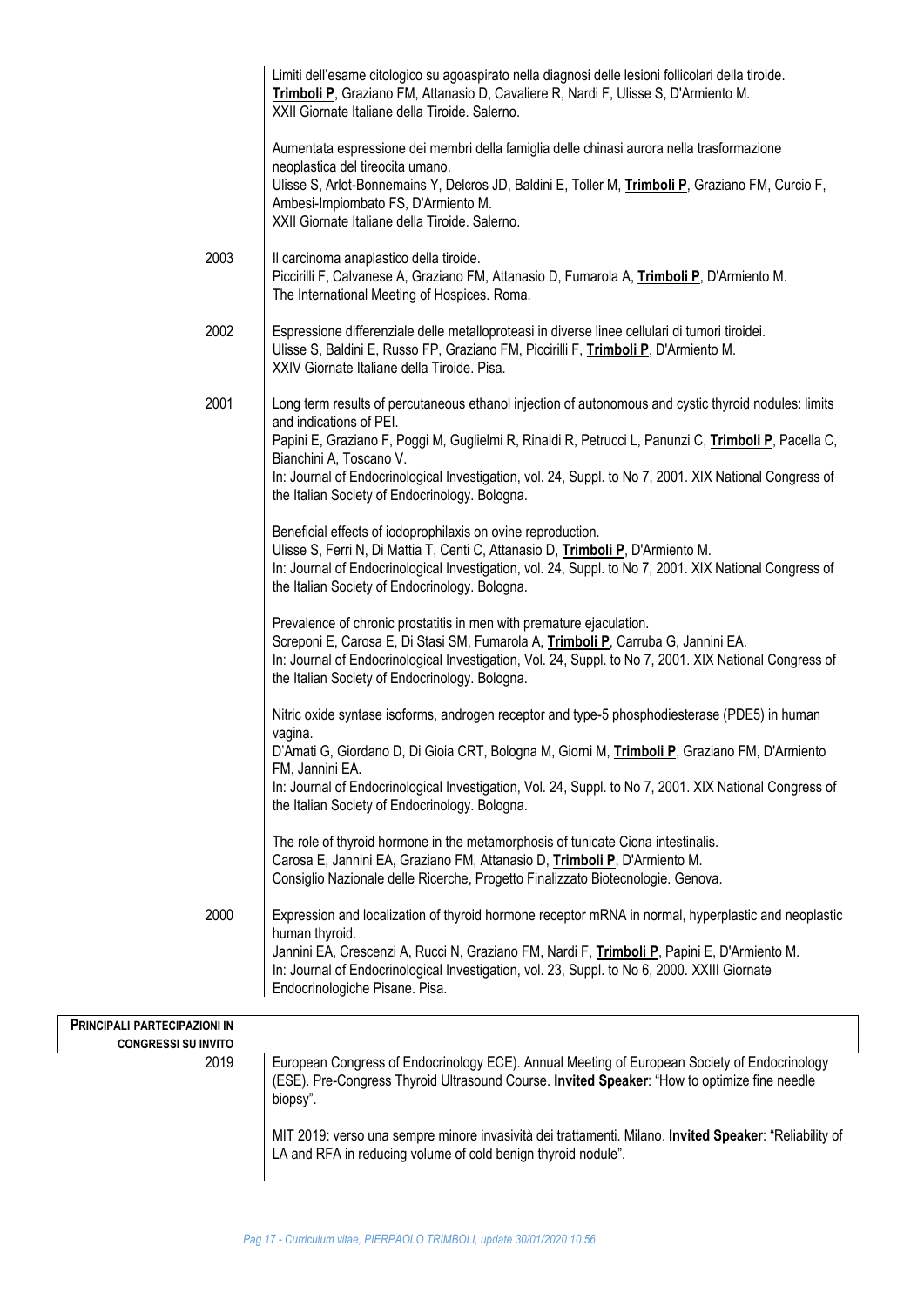| 2018 | Thyroid seminar. Università San Raffele, Milano. Invited Speaker: "Confronto tra diversi sistemi di<br>classificazione ecografica del nodulo tiroideo".                                                                                                                                                                                                                             |
|------|-------------------------------------------------------------------------------------------------------------------------------------------------------------------------------------------------------------------------------------------------------------------------------------------------------------------------------------------------------------------------------------|
|      | Coordinated Patient Management in the Genetic Era by Practitioners and Fertility Centers. Lugano.<br>Invited Speaker: "Thyroid insights for reproduction medicine specialists".                                                                                                                                                                                                     |
|      | Corso pratico in Endocrinologia e Diabetologia. Livorno. Invited Speaker: "High frequency<br>ultrasonography".                                                                                                                                                                                                                                                                      |
|      | AFSUMB - Annual meeting of Korean Soviety of Thyroid Radiology- Seoul. Chairman in "Thyroid<br>Core Needle Biopsy". Invited speaker: "Role of Core Needle Biopsy in Europe".                                                                                                                                                                                                        |
| 2017 | Swiss Congress of Radiology. Bern. Invited Speaker: "US-therapy: High-intensity focused<br>ultrasound".                                                                                                                                                                                                                                                                             |
|      | Updates in carcinoma tiroideo differenziato. Bolzano. Invited Speaker: "Gestione del paziente con<br>DTC localmente avanzato".                                                                                                                                                                                                                                                      |
|      | Mendrisio Medical Meeting. Mendrisio. Invited Speaker: "Con l'HIFU non si opererà più'?"                                                                                                                                                                                                                                                                                            |
| 2016 | Corso pratico in Endocrinologia e Diabetologia. Livorno. Invited Speaker: "HIFU".                                                                                                                                                                                                                                                                                                   |
| 2015 | 10th Multidisciplinary course on thyroid pathology and cytology. Rome Catholic University. Chairman<br>in "Diagnosis and management of thyroid nodules".                                                                                                                                                                                                                            |
| 2014 | 13° Congresso Nazionale AME. Roma. Coordinatore della sessione "Nodulo tiroideo: agoaspirato o<br>core needle biopsy?". Invited Speaker: "CNB: tra evidenze e limiti".                                                                                                                                                                                                              |
|      | Diagnostica di laboratorio nella patologia tiroidea e surrenalica. Campobasso. Invited Speaker:<br>"Indicazioni ed appropriatezza della diagnostica di laboratorio nella patologia funzionale tiroidea", e<br>"Diagnostica di Laboratorio e patologia nodulare tiroidea: casi clinici". Discussant in "Tiroide e<br>Laboratorio: Come contrastare l'inappropriatezza prescrittiva". |
|      | 2° Thyroid UpToDate AME. Ariccia (Roma). Discussant in: "Terapia con levotiroxina: un capitolo che<br>torna ad aprirsi. Assorbimento, scelta della formulazione, TSH e rischio di malignità".                                                                                                                                                                                       |
|      | Attività Didattica Elettiva (ADE) del Corso Internazionale di Laurea in Medicina e Chirurgia<br>dell'Università sapienza di Roma. Invited Speaker: "Diagnosis and treatment of thyroid tumors:<br>molecular approaches".                                                                                                                                                            |
|      | Gestione delle patologie tiroidee nel territorio. Orvinio (Rieti). Invited Speaker: "Inquadramento<br>diagnostico del nodulo tiroideo".                                                                                                                                                                                                                                             |
| 2013 | 12° Congresso Nazionale AME e 6° Meeting congiunto con AACE. Bari.<br>Invited Speaker: "La sorveglianza loco-regionale" in I tumori tiroidei a rischio intermedio.                                                                                                                                                                                                                  |
|      | 31° Giornate Italiane della Tiroide, 7° Congresso Società Italiana della Tiroide (AIT). Roma.<br>Invited Speaker: "Incontro con l'esperto: la core needle biopsy della tiroide".                                                                                                                                                                                                    |
| 2012 | 1° Corso Nazionale di Aggiornamento (AME). Roma.<br>Invited Speaker: "Microistologia: come, quando, perché".                                                                                                                                                                                                                                                                        |
| 2011 | 11° Congresso Nazionale AME. Udine.<br>Chairman: "Discussione orale dei migliori poster".                                                                                                                                                                                                                                                                                           |
| 2010 | 10° Congresso Nazionale AME e 5° Meeting congiunto con AACE. Napoli.<br>Chairman: "Clinical cases discussion: Thyroid".<br><b>Invited Speaker:</b> "Hyperthyroidism in the elderly" in Endocrine diseases in the elderly.                                                                                                                                                           |